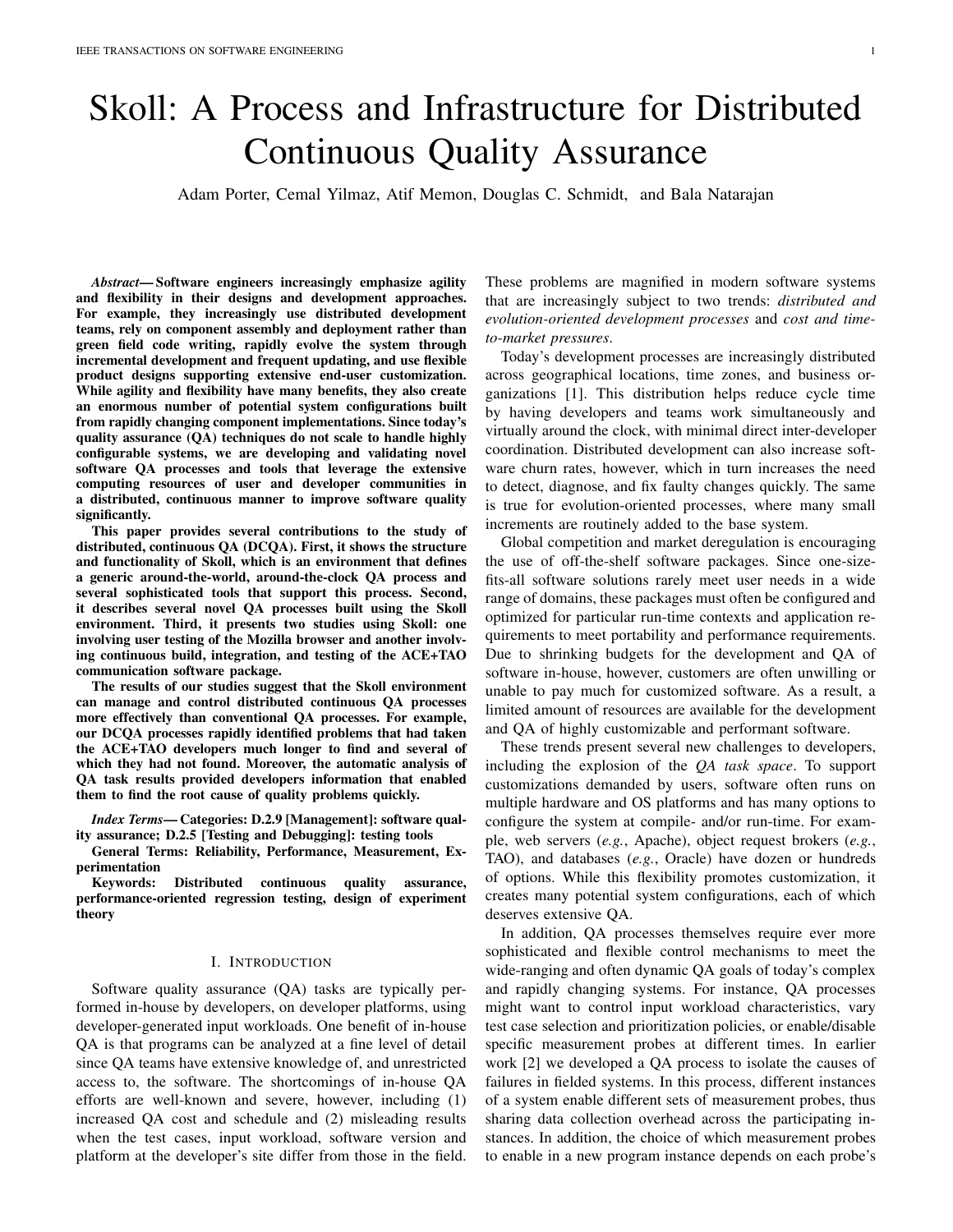historical ability (across all previous instances) to predict system failure [3].

When increasingly larger QA task spaces are coupled with shrinking software development resources, it becomes infeasible to handle all QA in-house. For instance, developers may not have access to all the hardware, OS, and compiler platforms on which their software will run. In this environment, developers are forced to release software with configurations that have not been subjected to extensive QA. Moreover, the combination of an enormous QA task space and tight development constraints mean that developers must make design and optimization decisions without precise knowledge of the consequences in fielded systems.

To address the challenges described above, we have developed a collaborative research environment called *Skoll* whose ultimate goal is to support continuous, feedback-driven processes and automated tools to perform QA around-theworld, around-the-clock. Skoll QA processes are logically divided into multiple tasks that are distributed intelligently to client machines around the world and then executed by them. The results from these distributed tasks are returned to *central collection sites* where they are merged and analyzed to complete the overall QA process.

When developing and operating Skoll we encountered a number of research challenges and created novel solutions. First, to understand the QA space it is necessary to *formally model* aspects of both the QA process and the system. For example, in our feasibility studies we found it helpful to model execution platforms, static system configurations, which build tools to use, runtime optimization levels, and which subset of tests to run. To support this modeling, we developed a general representation with options that take their values from a discrete set of option settings. We also developed a tool for expressing inter-option constraints that indicate valid and invalid combinations of options and settings. In addition, we developed the notion of temporary inter-option constraints to help us restrict the configuration and control space in certain situations.

Second, because the task space of a QA process can be large, brute-force approaches may be infeasible or simply undesirable, even with a large pool of supplied resources. We therefore developed techniques to *explore/search* the QA task space. We developed a general search strategy based on uniform random sampling of the space and supplemented it with customized adaptation strategies to allow goal-driven process adaptation. One adaptation strategy called *nearest neighbor* refocuses search around a failing configuration, *e.g.*, a point in the QA task space. This strategy helps find additional failing configurations quickly and delineates the boundaries between failing and passing QA task subspaces.

Third, because QA tasks are assigned to remote machines often volunteered by end users—it may be hard to know *a priori* when resources will be available. For instance, some volunteers may wish to control how their resources will be used, *e.g.*, limiting which version of a system can undergo QA on their resources. In such cases, it is impossible to precompute QA task schedules. We therefore developed *scheduling techniques* that adapt the mapping of QA tasks to remote machines based on a variety of factors, such as resource availability and end user preferences.

Fourth, operating a distributed continuous QA process requires the integration of many artifacts, tools, and resources, such as models of QA process' task spaces, search/navigation strategies for intelligently and adaptively allocating QA tasks to clients, and advanced mechanisms for feedback generation, including statistical analysis and visualization of QA task results. We therefore developed the *Skoll process* that provides a flexible framework to coordinate the QA techniques and tools described above. As Skoll executes, QA tasks are scheduled and executed in parallel at multiple remote sites. The results of these subtasks are collected and analyzed continually at one or more central locations. The Skoll process can use adaptation strategies to vary its behavior based on this feedback. We have also developed techniques for automatically characterizing and presenting feedback to human developers.

Finally, it is hard to evaluate this kind of research since approaches are experimental and thus risky. At the same time, the work requires a distributed setting with multiple hardware platforms, operating systems, software libraries, etc. To deal with this we have developed a *large-scale distributed evaluation testbed* consisting of a pair of dedicated clusters at University of Maryland www.cs.umd.edu/projects/ skoll and Vanderbilt University www.dre.vanderbilt. edu/ISISlab and containing over 225 top-end x86 CPUs running many versions of Linux, Windows, Solaris, Mac OSX, and BSD UNIX. They also have several terabytes of disk space for long-term data storage. We are enhancing these clusters with EMUlab control software developed in an NFS-sponsored testbed at the University of Utah to facilitate experimental evaluation of networked systems.

This paper significantly extends our previous work [4] by providing new information about the Skoll system and algorithms and substantially extending our empirical evaluation of software using Skoll. The remainder of this paper is organized as follows: Section II explains the Skoll process and infrastructure, QA processes built using Skoll; Sections III and Section IV describe the design and results from feasibility studies that applied Skoll to enhance the QA processes of two substantial software projects; Section V compares our work on Skoll with related work; and Section VI presents concluding remarks and discusses directions for future work.

### II. THE SKOLL PROJECT

To address the limitations with current QA approaches (described in Section V), the Skoll project is developing and empirically evaluating processes, methods, and support tools for distributed, continuous QA. A distributed continuous QA process is one in which software quality and performance are improved—iteratively, opportunistically, and efficiently– around-the-clock in multiple, geographically distributed locations. Ultimately, we envision distributed continuous QA processes involving geographically decentralized computing pools made up of thousands of machines provided by end users, developers, and companies around the world. The expected benefits of this approach include: massive parallelization of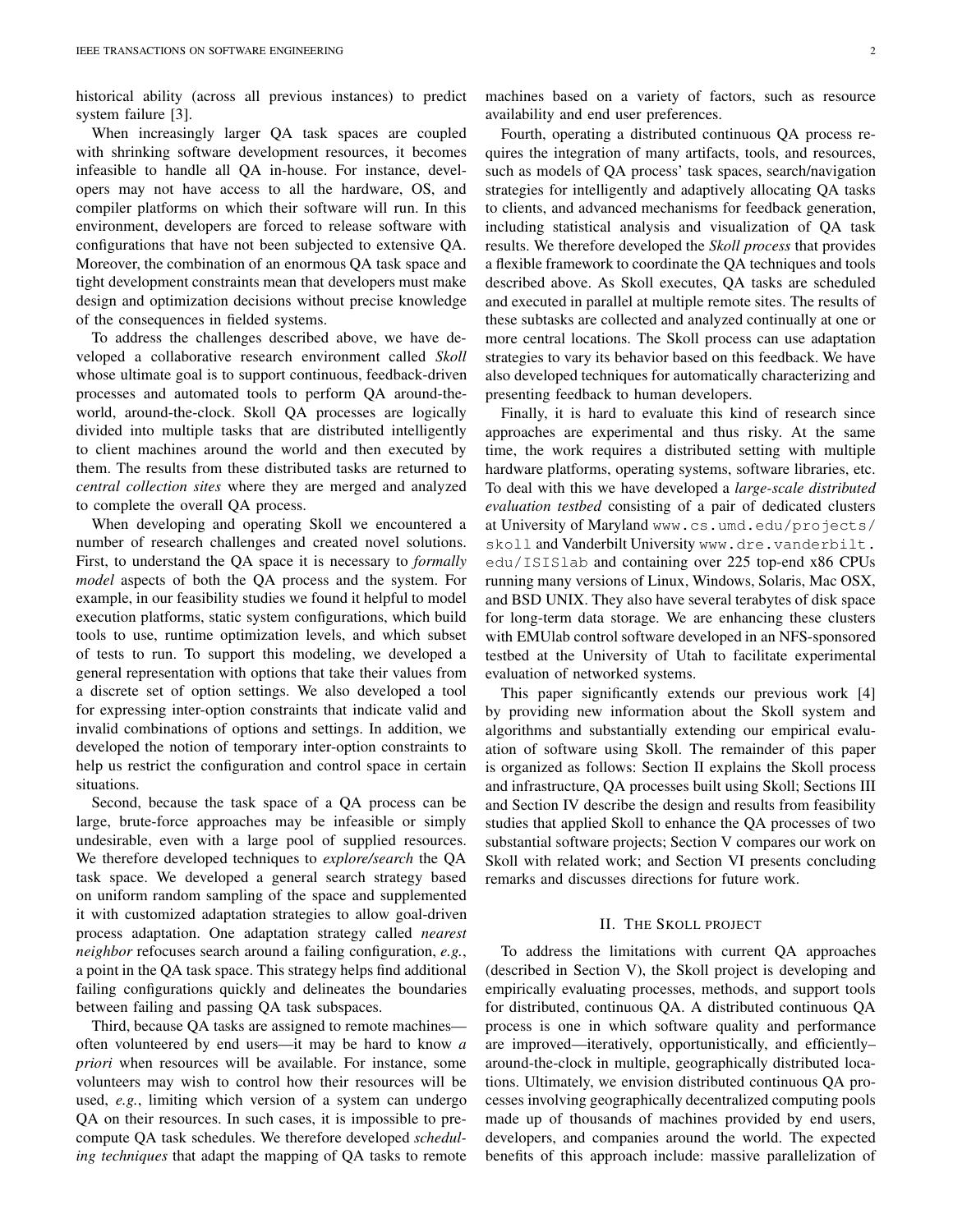QA processes, greatly expanded access to resources and environment not easily obtainable in-house, and (depending on the specific QA process being executed), visibility into actual fielded usage patterns. This section describes our initial steps towards realizing our vision.

# *A. Distributed Continuous QA processes*

At a high level, distributed continuous QA processes resemble certain traditional distributed computations as shown in Figure 1. As implemented in Skoll, *tasks* are QA activities,



Fig. 1. Skoll Tasks/subtasks allocated to computing nodes over a network.

such as testing, capturing usage patterns, and measuring system performance. They are decomposed into *subtasks*, which perform part of the overall task. Example subtasks might execute test cases on a particular platform, test a subset of system functions, monitor a subgroup of users, or measure performance under one particular workload characterization. For example, the global QA task in Section IV's feasibility study performs functional testing that "covers" the space of system configurations, *i.e.*, each individual subtask executes a set of tests in one specific system configuration.

Skoll *allocates* subtasks to *computing nodes*, where they are executed. Computing nodes in Skoll are remote machines that elect to participate in specific distributed continuous QA processes. When these nodes decide they are available to perform QA activities they pull work from a *Skoll coordinator site*. As subtasks run, individual results are returned to *Skoll collection sites*, merged with previous results, and analyzed incrementally. Based on this analysis, control logic may dynamically steer the global computation for reasons of performance and correctness. In addition to incremental analysis, results may be analyzed manually and/or automatically after process completion to calculate the result of the entire QA task.

We envision Skoll QA processes involving geographically decentralized computing pools composed of numerous client machines provided by end users, developers, and companies around the world. This environment can perform large amounts of QA at fielded sites, giving developers unprecedented access to user resources, environments, and usage patterns.

Skoll's default behavior is to cover the configuration and control space by allocating subtasks upon request, on a random basis without replacement. The results of these subtasks are returned to collection sites and stored. They are not analyzed, however, so no effort is made to optimize or adapt the global process based on subtask results. When more dynamic behavior is desired, process designers can write *adaptation strategies*, which are programs that monitor the global process state, analyze it, and modify how Skoll makes future subtask assignments. The goal is to steer the global process in a way that improves process performance, where improvement criteria can be specified by users.

To support the distributed continuous QA processes described above, we have implemented a general set of components and services that we call the *Skoll infrastructure*. We have applied this infrastructure to prototype several distributed, continuous QA processes aimed at highly configurable software systems. We have also evaluated the Skoll infrastructure on two software projects, as described in Sections III and IV.

The remainder of this section describes the components, services, and interactions within the Skoll infrastructure and provides an example scenario showing how they can be used to implement Skoll processes.

# *B. The Skoll infrastructure*

Skoll processes are based on a client/server model, in which clients request job configurations (QA subtask scripts) from a server that determines which subtask to allocate, bundles up all necessary scripts and artifacts, and sends them to the client. To realize such a process involves numerous decisions, such as how will tasks be decomposed into subtasks, on what basis and in what order subtasks will be allocated, how will they be implemented so that they run on a wide set of client platforms, how results will be merged together and interpreted, if and how should the process adapt to incoming results, and how will the results of the overall process be summarized and communicated to software developers. To support these decisions, we have developed several components and services for use by Skoll process designers.

The first component is a formal model of a QA process' configuration and control space. The model essentially parameterizes all valid QA subtasks. This information is used in planning the global QA process, for adapting the process dynamically, and to help interprete the results.

In our model, subtasks are generic processes parameterized by configuration and control options. These options capture information (1) that will be varied under process control or (2) that is needed by the software to build and execute properly. Such options are application specific, but could include workload parameters, OS version, library implementations, compiler flags, run-time optimization controls, etc. Each option must take its value from a discrete number of settings. For example, one configuration option (called OS) in our feasibility study in Section IV takes values from the set {Win32, Linux}. Skoll uses this option for a variety to tasks, *e.g.*, to select appropriate binaries and build code for the subtasks.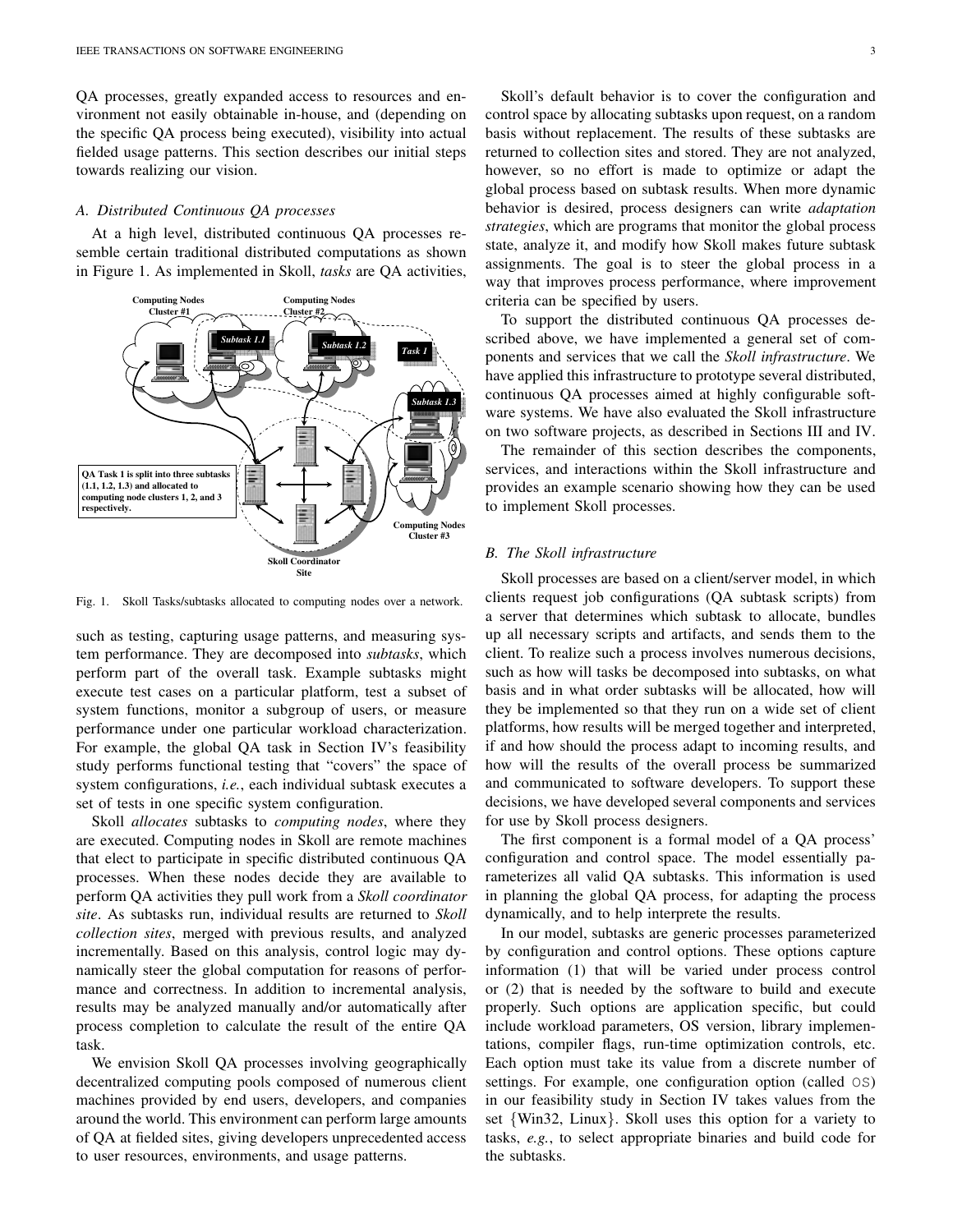TABLE I EXAMPLE OPTIONS AND CONSTRAINTS

| <b>Option</b>                                                    | <b>Settings</b>                                    | Interpretation        |  |
|------------------------------------------------------------------|----------------------------------------------------|-----------------------|--|
| <b>COMPILER</b>                                                  | $\{ \text{gcc} \overline{2.96}, \text{VC++6.0} \}$ | compiler              |  |
| AMI                                                              | ${1 = Yes, 0 = No}$                                | <b>Enable Feature</b> |  |
| <b>MINIMUM_CORBA</b>                                             | ${1 = Yes, 0 = No}$                                | <b>Enable Feature</b> |  |
| run(T)                                                           | ${1 = True, 0 = False}$                            | Test T runnable       |  |
| <b>ORBCollocation</b>                                            | {global, per-orb, NO}                              | runtime control       |  |
| <b>Constraints</b>                                               |                                                    |                       |  |
| AMI = $1 \rightarrow$ MINIMUM CORBA = 0                          |                                                    |                       |  |
| run(Multiple/run_test.pl) = 1 $\rightarrow$ (Compiler = VC++6.0) |                                                    |                       |  |

Defining a subtask involves mapping each option to one of its allowable settings. We call this mapping a *configuration*. Configurations are represented as a set  $\{ (V_1, C_1), (V_2, C_2),$  $..., (V_N, C_N)$  }, where each  $V_i$  is an option and  $C_i$  is its value, drawn from the allowable settings of  $V_i$ .

In practice not all configurations make sense (*e.g.*, feature X is not supported on OS Y). We therefore allow *inter-option constraints* that limit the setting of one option based on the setting of another. We represent constraints as  $(P_i \rightarrow P_j)$ , meaning "if predicate  $P_i$  evaluates to  $TRUE$ , then predicate  $P_i$  must evaluate to TRUE." A predicate  $P_k$  can be of the form A,  $\neg A$ ,  $A \& B$ ,  $A | B$ , or simply  $(V_i = C_i)$ , where A, B are predicates,  $V_i$  is an option and  $C_i$  is one of its allowable values. A *valid configuration* is a configuration that violates no inter-option constraints.

Table I presents some sample options and constraints from the feasibility study in Section IV (similar options appeared in the study described in Section III). The sample options refer to things like the end-user's compiler (COMPILER); whether or not to compile in certain features, such as support for asynchronous messaging invocation (AMI); whether certain test cases are runnable in a given configuration (run(T)); and at what level to set a run-time optimization (ORBCollocation). One sample constraint shows that AMI support cannot be enabled on a minimum CORBA.

As QA subtasks are performed, their results are returned to an Intelligent Steering Agent (ISA). By default, the ISA simply stores these results. Often, however, we want to learn from incoming results, *e.g.*, when some configurations prove to be faulty, why not refocus resources on other unexplored parts of the configuration and control space. When such dynamic behavior is desired, process designers develop customized *adaptation strategies*, that monitor the global process state, analyze it, and use the information to modify future subtask assignments in ways that improve process performance.

Since they must process subtask results, adaptation strategies must be tailored for each QA process. Consequently, adaptation strategies in Skoll are independent programs executed by the Skoll server when subtask results arrive. This decoupling of Skoll and the adaptation strategies allows us to develop, add, and remove adaptation strategies as needed. The following three general adaptation strategies are used in our feasibility studies in Sections III and IV (other strategies are discussed in Section VI).

The first ISA adaptation strategy is called *Nearest neighbor.* Suppose a test case run in a specific configuration reports a failure. Developers might want to focus on other similar configurations to see whether they pass or fail. The nearest neighbor strategy is designed to generate such configurations when the ISA is configured to choose configurations using random selection without replacement.

For example, suppose that a test on a configuration and control space with three binary options fails in configuration  $\{0, 0, 0\}$ . The nearest neighbor search strategy marks that configuration as failed and records its failure information. It then schedules for immediate testing all valid configurations that differ from the failed one in the value of exactly one option setting:  $\{1, 0, 0\}$ ,  $\{0, 1, 0\}$  and  $\{0, 0, 1\}$ , *i.e.*, all distance-one neighbors. This process continues recursively.

Figure 2 depicts the nearest neighbor strategy on a configuration and control space taken from our feasibility study in Section IV-C. Nodes in this figure represent valid config-



Fig. 2. Nearest Neighbor Strategy

urations; edges connect distance one neighbors. The dotted ellipse encircles configurations that failed for the same reason. The arrow indicates an initial failing node. Once it fails, its neighbors are tested; they fail, so their neighbors are tested and so on. The process stops when nodes outside the ellipse are tested (since they will either pass or fail for a different reason). As we show in the feasibility study IV-E, this approach quickly identifies whether similar configurations pass or fail. This information is then used by the automatic characterization service described later in Section II-C.

The next ISA adaptation strategy involves the use of temporary constraints. Suppose that a software incorrectly fails to build whenever binary option  $AMI = 0$  and binary option  $CORBA_MSG = 1$ . Suppose further that this fact can be discerned well before testing all such configurations (which comprise 25% of the entire configuration and control space). In this situation, developers would obviously want to stop testing these configurations and instead use their resources to test other parts of the configuration and control space.

To use resources more effectively, we therefore created an adaptation strategy that inserts *temporary constraints*, such as CORBA\_MSG =  $1 \rightarrow$  AMI = 1 into the configuration model. This constraint excludes configurations with the offending option settings from further exploration. Once the problem that prompted the temporary constraints has been fixed, the constraints are removed, thus reenabling normal ISA execution. Once these constraints are negated they can be used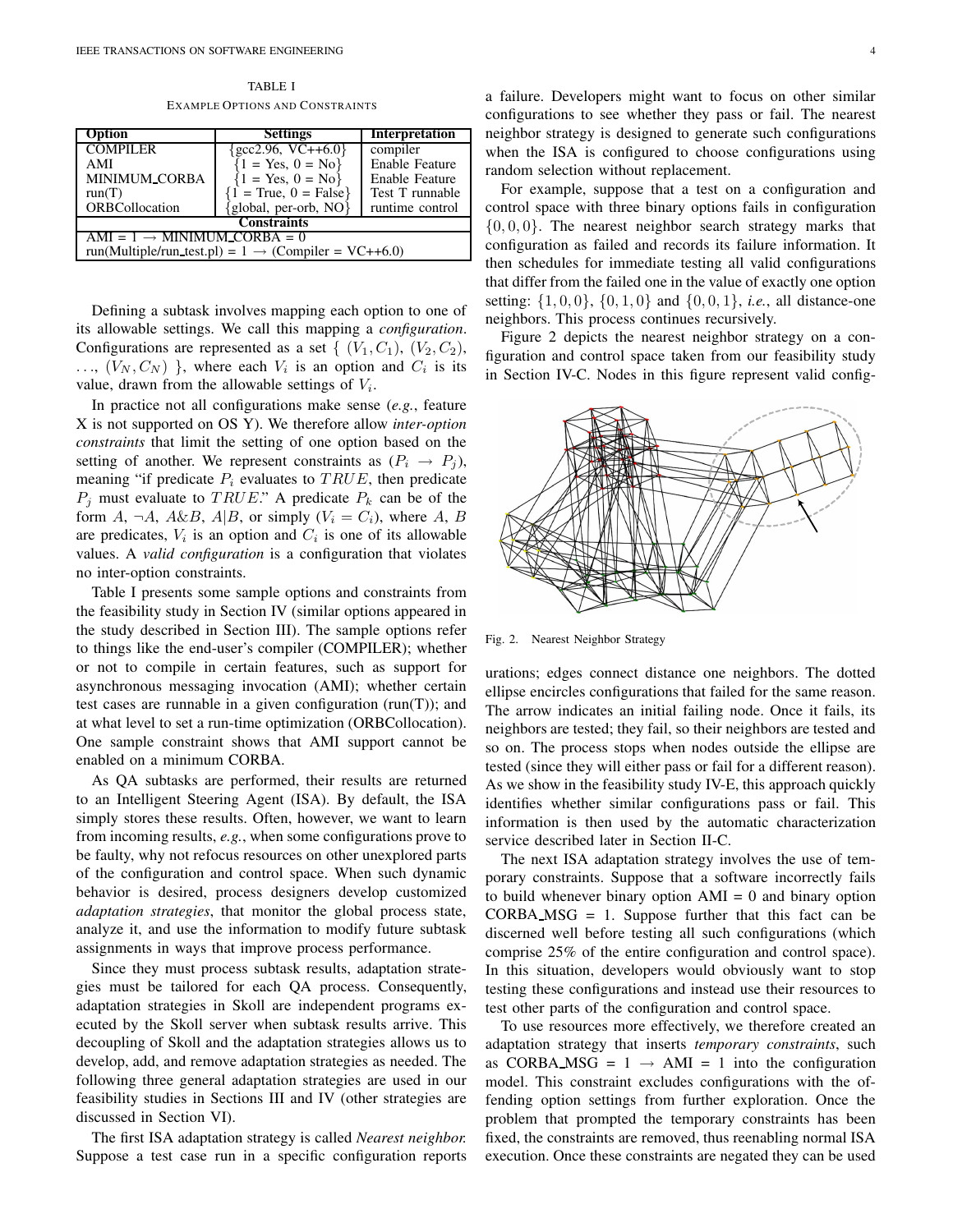to spawn new Skoll subtasks that test patches on only the previously failing configurations. We employ this strategy in our feasibility study in Section IV-C.

A third ISA adaptation strategy terminates or modifies subtasks. Suppose a test program is run at many user sites, failing continuously. At some point, continuing to run that test program provides little new information. Time and resources might be better spent running some previously unexecuted test program. This adaptation strategy monitors for such situations and—depending on how it is implemented—can modify subtask characteristics or even terminate the global process.

The three ISA adaptation strategies described above are just some examples of the ones that we use in our work. As we encounter new situations, we implement new strategies. For example, we have observed that passing/failing configuration spaces are not necessarily contiguous, *i.e.*, failing subspaces may be disjoint. These situations cannot be found using the nearest neighbor strategy described above. We are therefore exploring the design of a variant of the nearest neighbor strategy that sometimes jumps across neighbors, with the goal of finding other failing subspaces that are disjoint from the subspace currently being explored.

Another useful Skoll component encapsulates the automatic characterization of subtask results. Since QA processes can unfold over long periods of time, we often want to interpret subtask results incrementally, which is useful both for adapting the process and for providing developers with feedback. Given the amount and complexity of the data, this process must be automated.

To help automate this process we have included implementations of Classification Tree Analysis (CTA) [5], [6] in the Skoll infrastructure. CTA approaches are based on algorithms that take a set of objects,  $O_i$ , each of which is described by a set of features,  $F_{ij}$ , and a class assignment,  $C_i$ . Typically, class assignments are binary and categorical (*e.g.*, pass or fail, yes or no), but approaches exist for multi-valued categorical, integer, and real valued class assignments. CTA's output is a treebased model that predicts object class assignment based on the values of a subset of object features. Other approaches such as regression modeling, pattern recognition, neural networks, each with their own strengths and weaknesses, could be used instead of CTA, though they are beyond the scope of this paper.

We used CTA in our feasibility studies to determine which options and their specific settings best explained observed test case failures. Figure 3 shows a classification tree model that characterizes 3 different compilation failures and 1 success condition for the results of 89 different configurations. In this figure nodes contain predicates. When a predicate is true the right branch is followed, otherwise the left. This figure also shows that compilation fails with error message "ERR-1" whenever CORBA MSG is disabled and AMI is enabled. It is also possible and often preferable to model different failure classes individually.

Since Skoll processes are expected to generate large amounts of data, Skoll supports the organization and visualization of process results. We employ web-based scoreboards that use XML to display job configuration results. The *server*



Fig. 3. Sample Classification Tree Model

*scoreboard manager* provides a web-based query form allowing developers to browse Skoll databases for the results of particular job configurations. Visualizations are programmable with results presented in ways that are easy to use, readily deployed, and helpful to wide range of developers with varying needs. We also incorporated a multi-dimensional data visualizer called Treemaps www.cs.umd.edu/hcil/treemap to display the results of automatic characterization, which we described earlier.

#### *C. Skoll Implementation*

Skoll is designed as a client/server system. To ensure crossplatform compatibility, the Skoll system is written entirely in Perl and all communication between the Skoll server and clients is done in XML using the HTTP protocol, *e.g.*, via GET and POST methods. The remainder of this section shows Skoll's design details by tracing through a sequence of events that execute during a typical distributed, continuous QA process.

Since Skoll is designed to support a wide range of software systems and QA processes, it requires customization/ configuration before it can be used with a new software system and a QA process. Given a QA task, the first step in configuring Skoll is to create a configuration and control model that specifies how the QA task is divided into several subtasks. The interpretation and execution details of QA subtasks are application-specific and provided to the Skoll system by implementing two application-specific interfaces called ServerSideApplicationComponent (shown in Figure 4) and ClientSideApplicationComponent, respectively.<sup>1</sup>

A Skoll server uses the ServerSideApplication-Component to help the ISA interpret QA subtasks and create actual QA jobs. The Skoll server invokes the init() and finalize() methods just before starting a new DCQA process and immediately after finishing one, respectively. A Skoll client uses ClientSideApplicationComponent to execute the QA jobs sent by the ISA. The init() and finalize() methods of this component are invoked just before and immediately after executing a QA job, respectively.

End-users use a web-based form to register with the Skoll *server registration manager* and characterize their client platforms. This information is used by the ISA when it selects and generates job configurations to tailor generic subtask

<sup>&</sup>lt;sup>1</sup>Note that, for clarity purposes, we simplified the interfaces given in this paper; in an actual implementation, these interfaces may be more complex.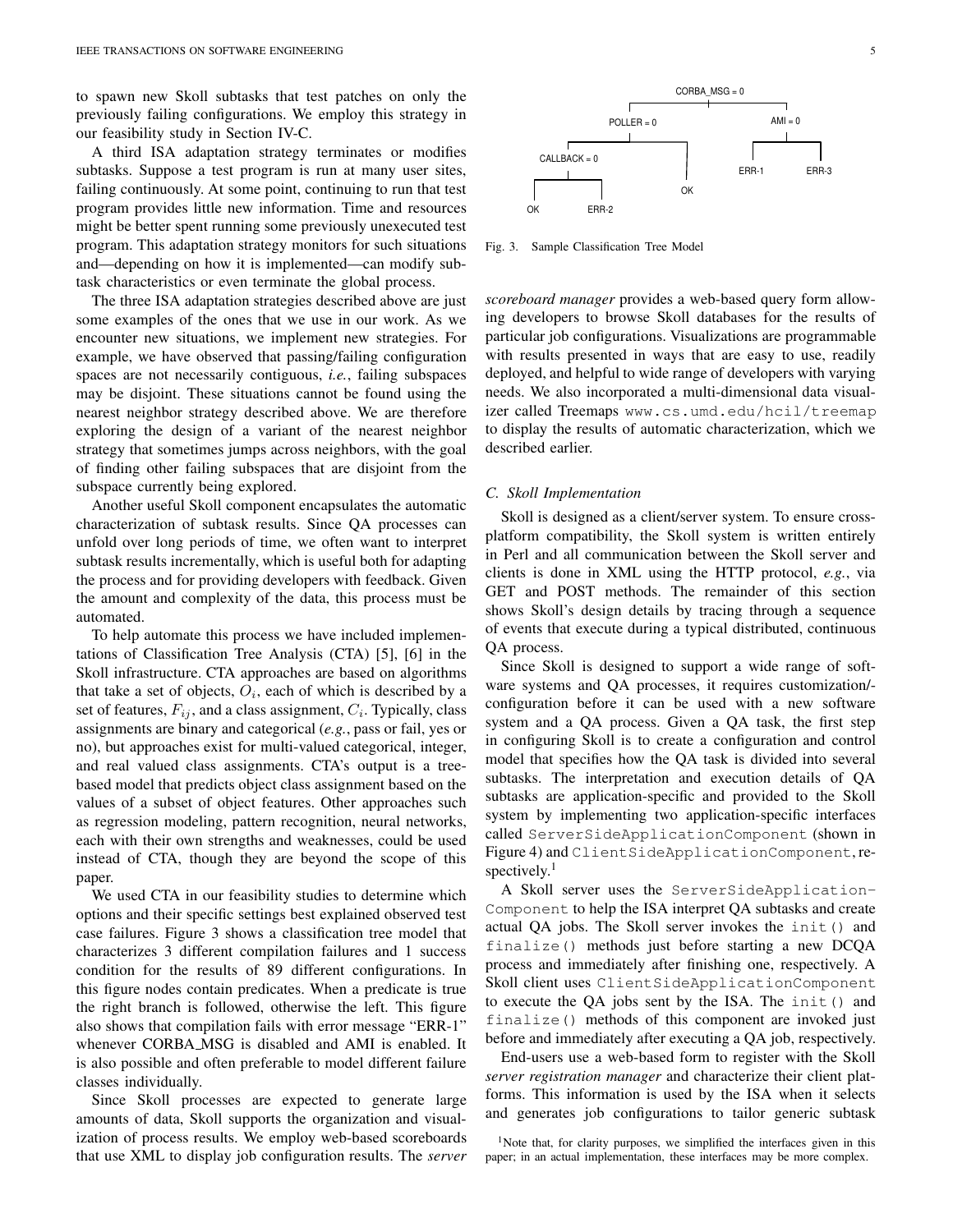```
interface ServerSideApplicationComponent {
  boolean init()
  Instructions QA_job(Configuration c)
 boolean finalize()
}
interface ClientSideApplicationComponent {
  boolean init(QAJob job)
  InstructionResult dispatch_instruction(
                            Instruction i)
 boolean finalize()
}
```
Fig. 4. Server- and Client-side Application Component Interfaces

implementation code. For example, some tailoring is for clientspecific issues, such as operating system type or compiler, whereas other tailoring is for task-specific issues, such as identifying the location of the project's CVS server.

After a registration form has been submitted, the *server registration manager* returns a unique ID and configuration template to the end-user. The configuration template contains any user-specific information that cannot be modified by the ISA when generating job configurations. The template can be modified by end-users who wish to restrict which job configurations they will accept from the Skoll server. The end-user also receives a Skoll client kit, consisting of crossplatform client software that provides basic services, such as contacting the Skoll server for jobs.

Once installed, the Skoll client periodically or on-demand requests QA jobs from the Skoll server. At each request, the Skoll client automatically detects information that describes its platform configuration, including its OS (*i.e.,* OS version, kernel version, vendor, etc.), compiler (*i.e.*, version, patches, etc.), and hardware specifications (*i.e.,* CPU details, number of CPUs, memory sizes, etc.). The ISA uses this information to guide the subsequent QA process, *e.g.*, to ensure that certain types of functional or performance regression tests run on the appropriate platform configuration. The Skoll client packages the platform configuration information together with the configuration template into a QA job request message (QAJobReqMsg) and sends it to the ISA.

The ISA responds to each incoming request with a QA job configuration (*i.e.,* QA subtask), which is customized in accordance with the characteristics of the client platform by the ISA. After a QA subtask is computed for a requesting client, the ISA consults the ServerSideApplication-Component via the QA job() method by passing the selected configuration as an argument. This method returns a set of instructions that assists the client in performing the assigned QA subtask. The ISA then packages these instructions and the selected configuration into a QA job (QAJob). A unique ID (QAJobID) is assigned to each QA job and stored in the Skoll database, along with the QA job information.

The Skoll client kit provides implementations for a set of generic instructions, *e.g.*, setting environment variables, downloading a software from a remote CVS repository, starting/ stopping a log, running system commands, uploading a log file, etc. Each instruction is implemented as a separate component that complies with a common interface, which ensures that Skoll's default instruction set can be expanded easily. Moreover, instruction components are loaded dynamically at runtime on demand, which allows online upgrades of Skoll client with a new set of instruction components even after deployment.

The Skoll client executes the set of instructions in the order they are received. Instructions that are not in the default set of instructions supported by the Skoll client are considered application-specific and passed to the Client-SideApplicationComponent component via the *dispatch instruction()* method (Figure 4). This component is responsible for executing the instruction. Each applicationspecific instruction is implemented as a Perl package, conforming to a well-defined interface. The instruction interface includes method signatures for setting the environment variables to execute the instruction, executing the instruction, and logging and parsing the output of the instruction.

All client activities are stored into a log file that consists of multiple sections where each section corresponds to an instruction executed by the client (*e.g.*, "download" and "build"). After the QA subtask is completed, the client is often asked to parse the log file into an XML document, summarizing the QA subtask results.

QA job results are collected and stored in a database at the Skoll server. The Skoll database is implemented using MySQL and it contains tables to store information about clients (*e.g.*, OS, compiler, and hardware information, etc.), QA job configurations allocated (*e.g.*, QA job IDs, and the current status of the jobs, etc.), and the QA job results (*e.g.*, build results, functional test results, performance test results, etc.). After the database is populated, the ISA is notified about the incoming results. The ISA may use this information to modify future subtask allocation via adaptation strategies.

```
interface AdaptationStrategy {
  boolean init()
  Configurations adapt_to(QAJobID id)
  boolean finalize()
}
```
Fig. 5. Interface Between the ISA and Adaptation Strategies

Figure 5 shows the interface between the ISA and adaptation strategies. The init() and finalize() methods are called once DCQA processes start and finish, respectively. The ISA notifies the registered adaptation strategies via the adapt to() method by passing the QA job ID as an argument. The adaptation strategies can then analyze the current state of the process and schedule configurations for future allocation.

The analysis and visualization of QA job results are application-specific. Depending on the characteristics of a particular QA task—and the preferences of developers—some analysis/visualization tools may be preferable to others. Skoll therefore provides a web-based portal to various analysis and visualization tools.

We have put together all the components discussed above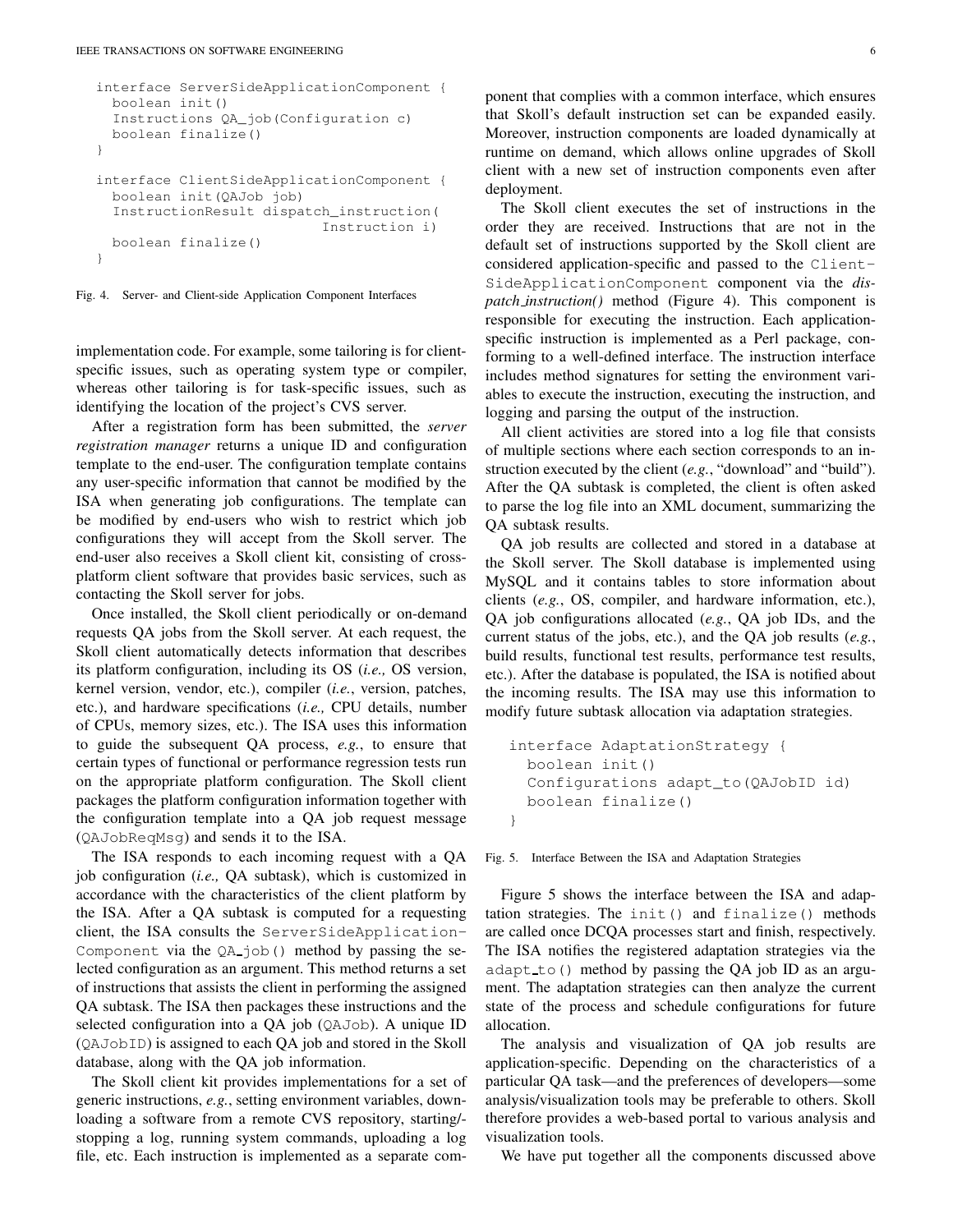to develop a Skoll process, which is described next.

## *D. Skoll in Action*

The Skoll process performs the following steps using the components and services described in Section II-B:

**Step 1.** Developers create the configuration and control model and adaptation strategies. The ISA automatically translates the model into planning operators. Developers create the generic QA subtask code that will be specialized when creating actual job configurations.

**Step 2.** A *user* requests the Skoll client kit via the registration process described earlier. The user receives the Skoll client and a configuration template. If users wish to temporarily change option settings or constrain specific options they do so by modifying the configuration template.

**Step 3.** The client requests a job configuration from a server periodically or on-demand.

**Step 4.** The server queries its databases and the user-provided configuration template to determine which option settings are fixed for that user and which must be set by the ISA. It then packages this information as a planning goal and queries the ISA. The ISA generates a plan, creates the job configuration and returns it to the client.

**Step 5.** The client invokes the job configuration and returns the results to the server.

**Step 6.** The server examines these results and invokes all adaptation strategies, which update the ISA operators to adapt the global process. Skoll adaptation strategies can currently use built-in statistical analyses to help developers quickly identify large subspaces in which QA subtasks have failed (or performed poorly).

**Step 7.** Periodically—or when prompted by developers—the server updates a *virtual scoreboard* that summarizes subtask results and the current state of the overall process.

Sections III and IV present feasibility studies that demonstrate the usefulness of the Skoll process and tools described above.

## III. INITIAL FEASIBILITY STUDY OF THE SKOLL INFRASTRUCTURE AND PROCESS

To gain experience with Skoll, we developed and executed a distributed continuous QA process as an initial feasibility study. Since our goal was to gather experience, we simulated several parts of the process and ignored some issues (such as privacy and security) that would be important in an actual deployment with real end users. The application scenario is inspired by a software failure in version 1.7 of the Mozilla [7] web browser that Zeller et al. diagnosed using their Delta Debugging technique [8]. This bug occurs when a user attempts to print an HTML document containing the select tag (the select tag creates a drop-down list and allows users to choose one or more of its items) and results in the browser crashing (see bug report 69634 in bugzilla.mozilla.org for more information).

This scenario is a good test of Skoll because the failure's appearance depends on specific combinations of (1) input features (*i.e.*, an HTML document containing a select tag), (2) user actions (*i.e.*, printing an HTML document), and (3) execution platform (*i.e.*, version 1.7 of Mozilla, running in its default configuration.

We developed the following distributed continuous QA process to test Skoll. In practice this process would be executed by end-user machines. Clients on these machines would be divided into three groups, each of which is assigned to execute jobs coming from one of the three threads described below.

**Thread-1** captures web pages for later testing by creating browser proxy components and deploy them to volunteer users. Browser proxies intercept client web page requests, retrieve the pages, and analyze them to determine whether they contains particular HTML tags (previously uncaptured) and do not contain other HTML tags (already captured and known to cause failures). Each proxy looks for a different set of HTML tags and the list of uncaptured tag sets is updated over time. If the currently requested page contains a desired tag set, users are asked to authorize sending the page to the Skoll server for further analysis. After a tag set has been found it is removed from the list of previously unseen tag sets.

**Thread-2** tests the web pages captured in Thread-1. When a Thread-2 client becomes available, the ISA selects one previously captured web page, selects specific user actions to be applied to that page, and chooses the configuration under which Mozilla is to be run. The job is then sent to the client, which configures Mozilla, opens the page in it, and invokes an automated robot to carry out the selected user actions. The results (*i.e.*, failure or non-failure) are returned to the Skoll server.

**Thread-3** applies Zeller's Delta Debugging [8], [9] algorithm (in parallel across multiple nodes) to minimize test cases that failed in Thread-2. Starting with such a failed test case, Delta Debugging works by removing a portion of test case and then retesting the remainder to determine whether the removed subset affects the failure's manifestation. This process continues until removing any more of the test causes the test to no longer fail. After this minimization is completed, the set of HTML tags remaining in the test case is added to the sets of HTML tags known to cause a failure. This action prevents Thread-1 from searching for further pages containing this set of tags.

The overall goal of this process is to gather a wide variety of web pages efficiently, where each page contains a diverse combination of HTML tags. We then test Mozilla in numerous run-time configurations by applying a wide set of user actions to the pages. When test fail, we use Zeller's Delta Debugging to help identify which subset of the test case (*e.g.*, HTML tags, user actions and runtime configurations) caused Mozilla to crash. This information is then fedback to the process to prevent retesting of conditions known to cause failure.

We implemented the process described above using Skoll, simulating several steps, such as the user interaction in Thread-1 that issues web page requests and the crashing of the Mozilla browser. We first developed a configuration and control model for this process, a subset of which is shown in Table II. This model captures four types of options: (1) the HTML tags that may be present in a web page, (2) user actions that may be executed on the page, (3) Mozilla run-time configuration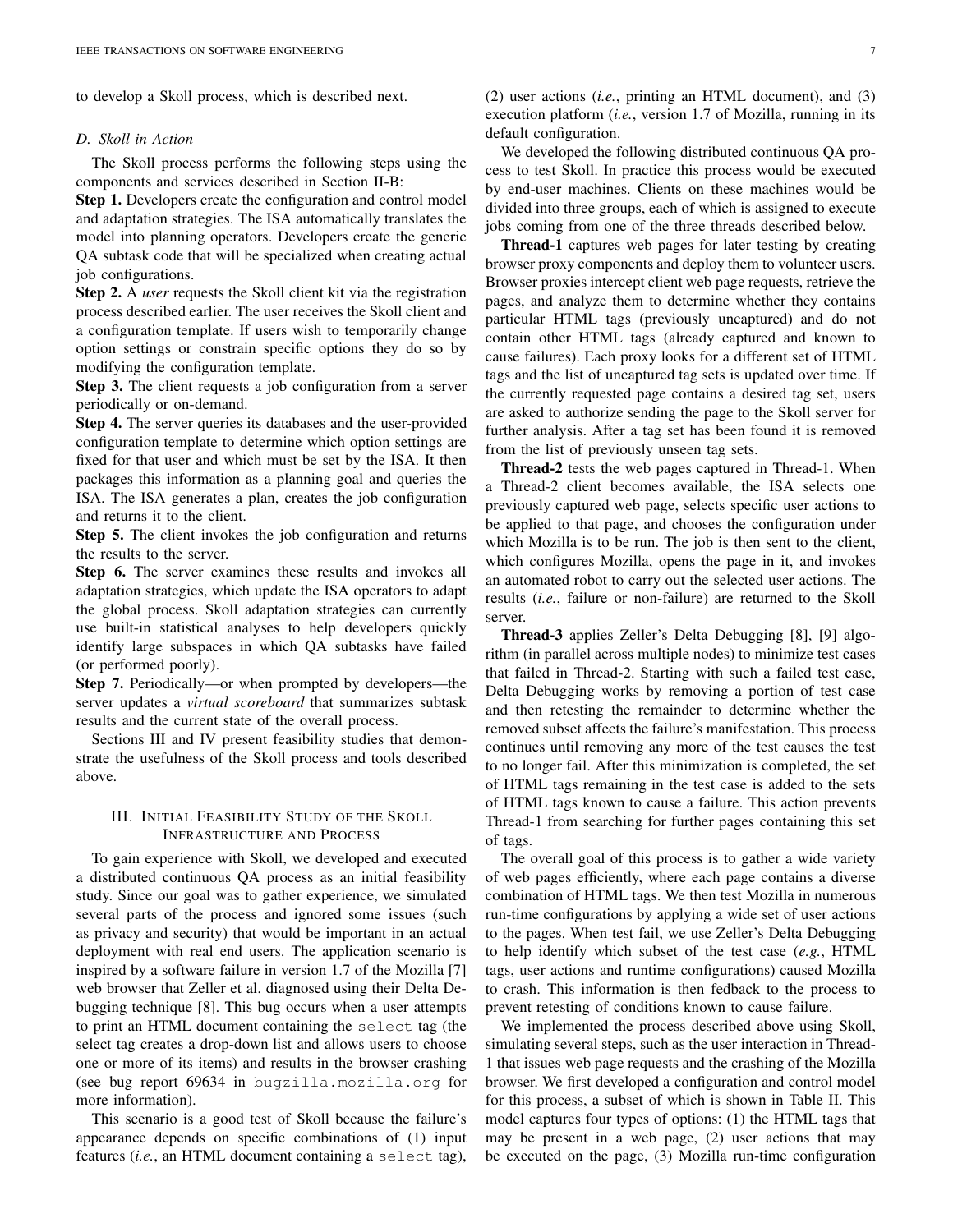TABLE II EXAMPLE CONFIGURATION MODEL

| Option                        | Type                               | <b>Settings</b>                                            |
|-------------------------------|------------------------------------|------------------------------------------------------------|
| select<br>table               | HTML tag<br>HTML tag               | ${1 = Yes, X = Don't Care}$<br>${1 = Yes, X = Don't Care}$ |
| .<br>print<br><b>bookmark</b> | User action<br>User action         | ${1 = Yes, 0 = No}$<br>${1 = Yes, 0 = No}$                 |
| safe-mode<br>sync             | Run-time option<br>Run-time option | ${1 = Yes, 0 = No}$<br>${1 = Yes, 0 = No}$                 |
| Thread-ID                     | Client characteristic              | $\{1, 2 \text{ or } 3\}$                                   |

options, and (4) client characteristics. There were a total of 26 HTML tag options, 6 run-time configuration options, 3 user action options, and 1 client characteristic option, which induce an enormous configuration and control space over which we want to test. The Skoll system translated this model automatically into the ISA's planning language.

Next, we wrote the necessary QA subtask code that implements QA tasks, such as (1) preparing and deploying browser configuration scripts and browser proxy components that intercept web page requests and then analyze the requested web page to see whether it contains certain sets of HTML tags, (2) deploying and executing a test case, where executing a test case requires viewing one web page within a specific configuration of the Mozilla browser and then invoking a specific set of user actions on it, and (3) executing steps of the Delta Debugging algorithm to minimize the input to previously failed test cases.

To execute the QA process, we instructed the ISA to navigate the configuration and control space using random sampling without replacement, *i.e.*, each valid configuration was scheduled exactly once by having the ISA randomly select (1) HTML tags to locate in a webpage, (2) runtime configuration options for Mozilla, and (3) a set of user actions and the order in which they should execute. This configuration is then placed on both the Thread-1 and Thread-2 job list (only the HTML tags are important for Thread-1).

For each job request from a Thread-1 client, the ISA randomly selects a job from the Thread-1 job list. Next, a browser proxy component is configured to search for the HTML tags indicated by the configuration. The browser proxy is then deployed on the client machine. To facilitate the demonstration, we configured the proxy to generate and return canned web pages containing the required tags.

Upon receiving a job request from a Thread-2 client, the ISA randomly selects a job from the Thread-2 job list for which the corresponding web page has already been captured by a Thread-1 client. The ISA then builds a job package directing the client to (1) download the Mozilla software from a remote repository, (2) configure it, (3) open the HTML document in the browser, (4) execute the sequence of user actions using a GUI test automation tool called GUITAR [10], and then (5) send the results (*i.e.*, Mozilla crashed or did not crash as determined by our simulated oracle) to the Skoll server. Each step was realized as an individual instruction in the QA jobs sent by the Skoll server. We implemented only the application

specific instructions for step (3) and (4). For the rest, we used Skoll's default set of instructions. When a test case fails in Thread-2, it is subdivided into two pieces as dictated by the Delta Debugging algorithm and both pieces are added to the Thread-3 subtask queue.

For each Thread-3 job request, a job (if available) is pulled from the Thread-3 job queue and tested using the same infrastructure as in Thread-2. If the test fails (as determined by our simulated oracle), the Delta Debugging algorithm is invoked. This recursive process reduces the input and retests looking to create the smallest it can that still fails. The algorithm stops when any further reduction of test case causes the failure to disappear. After the algorithm terminates, we manually analyze the results to identify the failure inducing tag sets. We then used adaptation strategies to create temporary constraints that prevent the creation of new QA subtasks involving these tags.

We spent ∼30 person hours directly implementing this scenario using the Skoll infrastructure. Two-thirds of this time (∼20 person hours) was sent fixing bugs in Skoll uncovered during our exploration. To run the process, we installed ten Skoll clients and one Skoll server across workstations distributed throughout computer science labs at the University of Maryland. All Skoll clients ran on Linux 2.4.9-3 platform. We used Mozilla v1.7 as our subject software. We then executed various QA processes for over 100 hours as described above.

As a result of conducting the initial feasibility study on Mozilla we gained valuable experience with our Skoll process and infrastructure. For example, we demonstrated that Skoll's configuration and control model was sufficient to define a test space consisting of subspaces for input cases (*i.e.*, HTML tag options), user actions (*i.e.*, user action options), traditional software configuration options (*i.e.*, Mozilla's run-time configuration options), and client characteristics (*assignment of clients to thread pools*). One deficiency of the model was that it did not naturally support ordering among different options. Specifically, we wanted to generate an ordering to the user actions (*e.g., first bookmark, then print*). Although this can be done using constraints, doing so is quite cumbersome. We therefore chose to model only the presence or absence of each action in the current test case and then randomized the order of their application.

Our feasibility study also demonstrated the generality of the Skoll system and distributed continuous QA concepts by developing and executing a simple yet interesting process at a reasonable level of effort. We were able to integrate an existing test automation tool (*i.e.*, a GUI test automation tool [10]), an analysis technique (*i.e.*, Delta Debugging algorithm), and an adaptation strategy (*i.e.*, temporary constraints) within the Skoll infrastructure. During this activity we encountered serious difficulties implementing this process because our initial Skoll implementation hardwired many aspects of the DCQA process workflow. This experience led us to create the APIs described in Section II-C, which greatly simplify adding application-specific QA instructions to a DCQA process.

Finally, we also uncovered some practical limitations. For example, we found we needed a debugging mode for Skoll since there was no easy way to see what actions would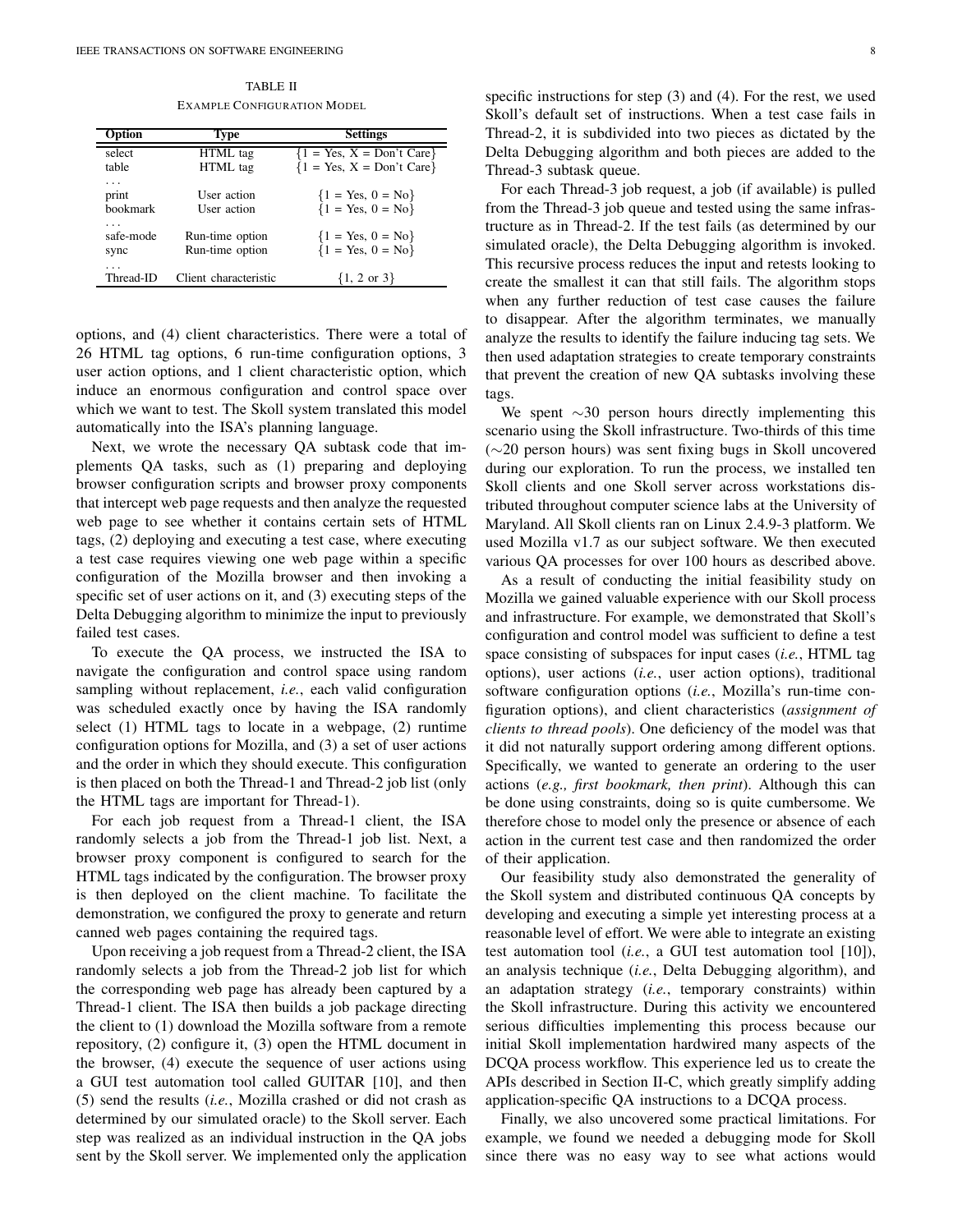happen during a process without actually executing them, using resources, and updating Skoll's internal databases. We therefore added a feature to Skoll that echoes the instructions that should be executed, but does not actually run them (this behavior is similar to what happens when the make program is run with the "-n" flag). We also identified a need for a systematic method of terminating outstanding jobs or classes of jobs. For instance, while running Delta Debugging we often found solutions on one branch of the recursively defined algorithm. At this point there was no reason to continue running jobs from other branches, so we had to extend Skoll to shut them down safely.

## IV. A MULTI-PLATFORM FEASIBILITY STUDY OF SKOLL

Based on the success of our initial Mozilla feasibility study described in Section III, we decided to explore the use of Skoll on a larger project: ACE+TAO, where ACE [11] implements core concurrency and distribution services and TAO [12] is a CORBA object request broker (ORB) built using ACE. We conjectured that the Skoll prototype would be superior to the *ad hoc* QA processes used by ACE+TAO developers because it (1) automatically manages and coordinates QA processes, (2) detects problems more quickly on the average, and (3) automatically characterizes subtask results, directing developers to potential causes of a given problem. This section describes the results of our second feasibility study that addressed these conjectures.

## *A. Motivation and Design of the ACE+TAO Study*

We chose ACE+TAO since they embody many of the challenging characteristics of modern software systems. For example, they have a 2 MLOC+ source code base and substantial test code. ACE+TAO run on dozens of OS and compiler platforms and are highly configurable, with hundreds of options supporting a wide variety of program families. ACE+TAO are maintained by a geographically distributed core team of ∼40 developers whose code base changes dynamically and averages over 400+ CVS repository commits per week.

The ACE+TAO developers currently run the regression tests continuously on 100+ largely uncoordinated workstations and servers at a dozen sites around the world. The results of their testing appear at www.dre.vanderbilt.edu/scoreboard. The interval between build/test runs ranges from 3 hours on modern quad-CPU machines to 12-18 hours on less powerful machines. The platforms vary from different versions of UNIX (*e.g.*, Solaris, AIX, HP, and Linux) to Windows (Windows XP, Windows 2000, Windows CE) to Mac OS, as well as to real-time operating systems, such as VxWorks and LynxOS.

Another motivation for choosing ACE+TAO is that their developers cannot test all possible platform and OS combinations because there simply are not enough people, OS/compiler, platforms, CPU cycles, or disk space to run the hundreds of ACE+TAO regression tests in a timely manner. Moreover, since ACE+TAO are designed for ease of subsetting, several hundred orthogonal features/options can be enabled/disabled for application-specific use-cases. The number of possible configurations is thus far beyond the resources of the core ACE+TAO development team. These characteristics of ACE+TAO are similar to much other complex softwareintensive systems.

Our study applied several QA scenarios to ACE+TAO, testing it for different purposes across its numerous configurations. We used three QA task scenarios applied to a specific version of ACE+TAO: (1) checking for clean compilation, (2) testing with default runtime options, and (3) testing with configurable runtime options. We also enabled automatic characterization to give ACE+TAO developers concise descriptions of failing subspaces.

As we identified problems with the ACE+TAO, we timestamped them and recorded pertinent information, which allowed us to qualitatively compare Skoll's performance to that of ACE+TAO's *ad hoc* process. The tasks involved in these scenarios are typically done by developers and involve fairly heavyweight activities, such as downloading a large code base from CVS, compiling the system, and running resource intensive test cases. This process is therefore conducted mostly on resources volunteered by project developers and by companies that use the software in their products.

We installed Linux and Windows Skoll clients and one Skoll server across 25 (11 Linux and 14 Windows) workstations distributed throughout computer science labs at the University of Maryland. All Linux Skoll clients ran on Linux 2.4.9-3 stations and used gcc v2.96 as their compiler; the Windows clients ran on Windows XP stations with Microsoft's Visual C++ v6.0 compiler. On both platforms, we used TAO v1.2.3 with ACE v5.2.3 as the subject software.

## *B. Configuring the Skoll Infrastructure*

We implemented all the components of the Skoll infrastructure described in Section II-B. We then developed different QA task models for each scenario. We configured the ISA and instructed it to navigate the QA task space using random sampling without replacement.

We used several adaptation strategies provided by Skoll. Specifically, we integrated the nearest adaptation strategies neighbor, temporary constraints, and terminate/modify subtasks described in Section II-B into these distributed continuous QA processes. We used temporary constraints and terminate/modify subtasks adaptation in each scenario, but used nearest neighbor only when the QA task space was considered large. In practice, process designers determine the criteria for deciding when a QA task space is large or small.

We developed scripts that prepare task results and feed them into the CTA algorithms for automatic fault characterization. We also wrote scripts that used the classification tree models as input to visualizations.

The QA tasks for these studies must run on both the Windows and Linux operating systems. We therefore implemented client side QA tasks as portable Perl scripts. These scripts request new QA job configurations, receive, parse, and execute the jobs, and return results to the server. We also developed web registration forms and Skoll client kit. Skoll clients are initialized with the registration information, but this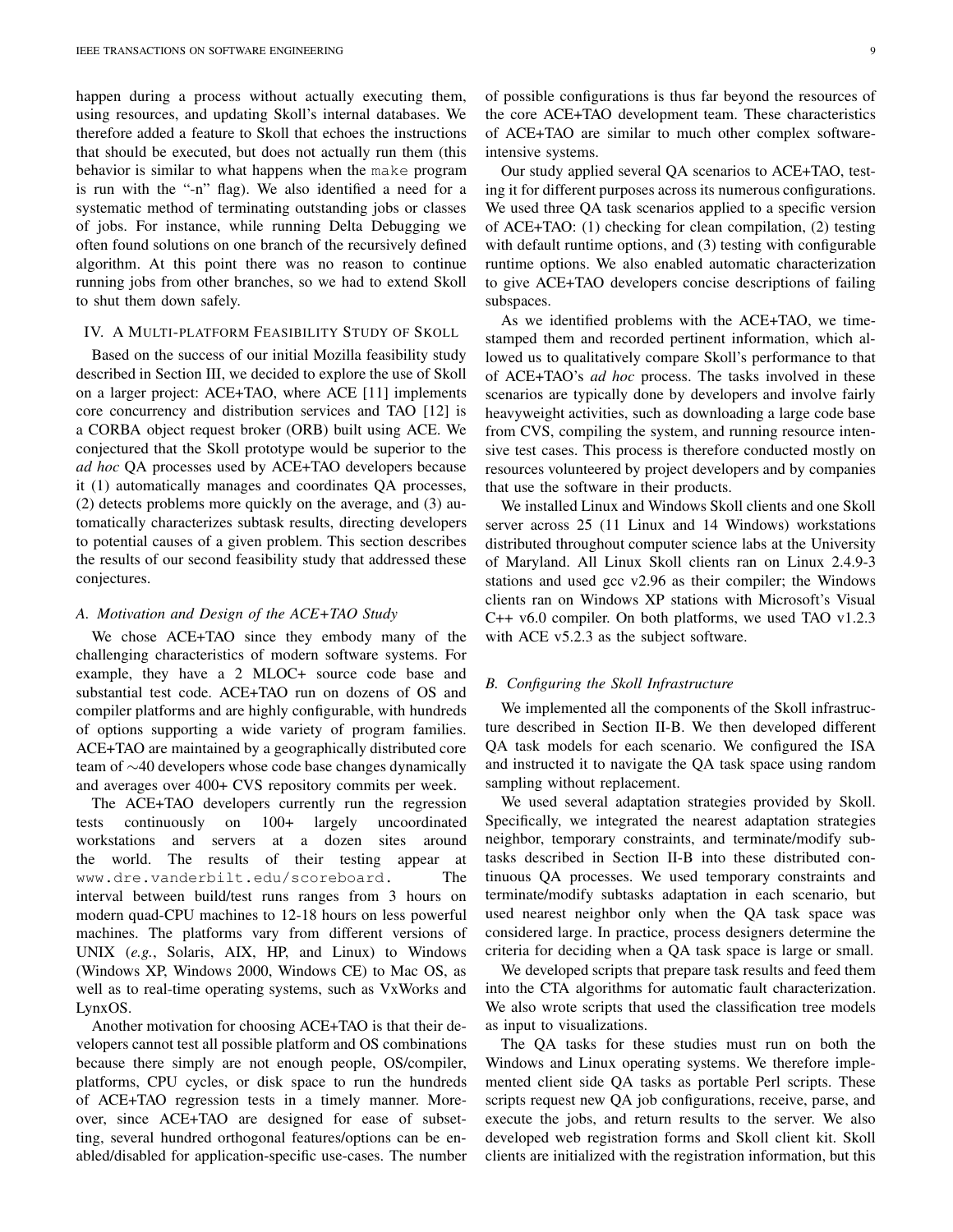information is rechecked on the client machine before sending a job request. We developed MySQL database schemas to manage user data and test results.

# *C. Study 1: Clean Compilation*

**Study design**. ACE+TAO features can be compiled in or out of the system, *e.g.*, features are often omitted reduce memory footprint in embedded systems. The QA task for this study was to determine whether each ACE+TAO feature combination compiled without error, which is important for open-source software since any valid feature combination should compile. Unexpected build failures not only frustrate users, but also waste time. For example, compiling the 2 MLOC+ took us roughly 4 hours on a 933 MHz Pentium III with 400 Mbytes of RAM, running Linux.

Our first step was to build a QA task model. The feature interaction model for ACE+TAO was undocumented, so we built the QA task model bottom-up. First, we analyzed the source and interviewed several senior ACE+TAO developers. We selected 18 options; one of these options was the OS; the remaining 17 were binary-valued compile-time options that control build time inclusion of various CORBA features.

We also identified 35 inter-option constraints. For example, one constraint is  $(AMI = 1 \rightarrow MINIMUM CORBA = 0)$ , which means that asynchronous method invocation (AMI) is not supported by the minimal CORBA implementation. This QA task space has over 164,000 valid configurations. Since no constraints were related to the OS option, the space was divided equally by OS, *i.e.*, 82,000 valid configurations per OS. Since the QA task space was large, we used the nearest neighbor adaptation strategy to navigate this model. We also configured the ISA to use random sampling replacement without replacement since one observation per valid configuration was sufficient.

After testing  $\sim$ 500 configurations, the terminate/modify adaptation strategy signaled that every configuration had failed to compile. We terminated the process and discussed the results with ACE+TAO developers. Automatic characterization showed that the problem stemmed from 7 options providing fine-grained control over CORBA messaging policies. This code had been modified and moved to another library, but developers (and users) had forgotten to check whether these options still worked.

Based on this feedback, ACE+TAO developers chose to control these policies at link-time, not at compile time. We therefore refined our QA task model by removing the options and corresponding constraints. Since these options appeared in many constraints—and because the remaining constraints are tightly coupled (*e.g.*, were of the form  $(A=1 \rightarrow B=1)$ ) and  $(B=1 \rightarrow C=1)$ )—removing them simplified the QA model considerably. As a result, the QA task model contained 11 options (one being OS) and 7 constraints, yielding only 178 valid configurations. Of course, we investigated only a small subset of ACE+TAO's total QA task space; the actual space is much larger.

We then continued the study using the new QA task model and removing the nearest neighbor adaptation strategy (since

**Analysis of results**. After conducting the study we analyzed the data and drew some preliminary conclusions. Beyond identifying failures, in several cases, automatic characterization provided concise, statistically significant descriptions of the subspaces in which 120 configurations failed. Below we describe the cause of the failure, present the automatically generated characterization, and discuss the action taken by ACE+TAO developers.

The ACE+TAO build failed at line 630 in userorbconf. h (64 configurations - 32 per OS) whenever AMI = 1 and  $CORBA_MSG = 0$ .  $ACE+TAO$  developers determined that the constraint AMI =  $1 \rightarrow \text{CORBA}_2$  MSG = 1 was missing from the model. We therefore refined the model (for later studies) by adding this constraint.

The ACE+TAO build also failed line 38 (line 37 for Windows<sup>2</sup> ) in Asynch\_Reply\_Dispatcher.h (16 configurations) whenever CALLBACK =  $0$  and POLLER =  $1$ . Since this configuration should be legal, we had identified a previously undiscovered bug. Until the bug could be fixed, we temporarily added a new constraint POLLER =  $1 \rightarrow$  CALLBACK = 1, which we also used in later studies.

The ACE+TAO build failed at line 137 in RT\_ORBInitializer.cpp (40 configurations) whenever CORBA  $MSG = 0$ . The problem was due to a #include statement, missing because it was conditionally included (via a #define block) only when CORBA  $MSG = 1$ . Again, the error was reported on line 665 in file RT\_Policy\_i.cpp when the system was compiled under Windows; we attribute this difference to the compiler and not an ACE+TAO platform-specific problem.

This study did not find any actual platform-specific compilation problems since the faults characterized as platformspecific were actually due to differences in how compilers generated error messages, and reported error locations. Before moving on to the next study we fixed those errors that we could and worked around those we could not fix by leaving the appropriate temporary constraints in the second study's QA task model.

**Lessons learned**. We learned several important lessons from Study 1. For example, we found that even ACE+TAO developers did not completely understand the QA task model for their complex software. In fact, they provided us with both erroneous and missing model constraints.

We also discovered that model building is an iterative process. Using Skoll we quickly identified coding errors (some previously undiscovered) that prevented the software from compiling in certain configurations. We learned that the temporary constraints and terminate/modify subtasks adaptation strategies performed well, directing the global process towards

<sup>&</sup>lt;sup>2</sup>We noted that the compilers (gcc and MSVC++) reported different line numbers for the same error, requiring manual examination and matching of error messages.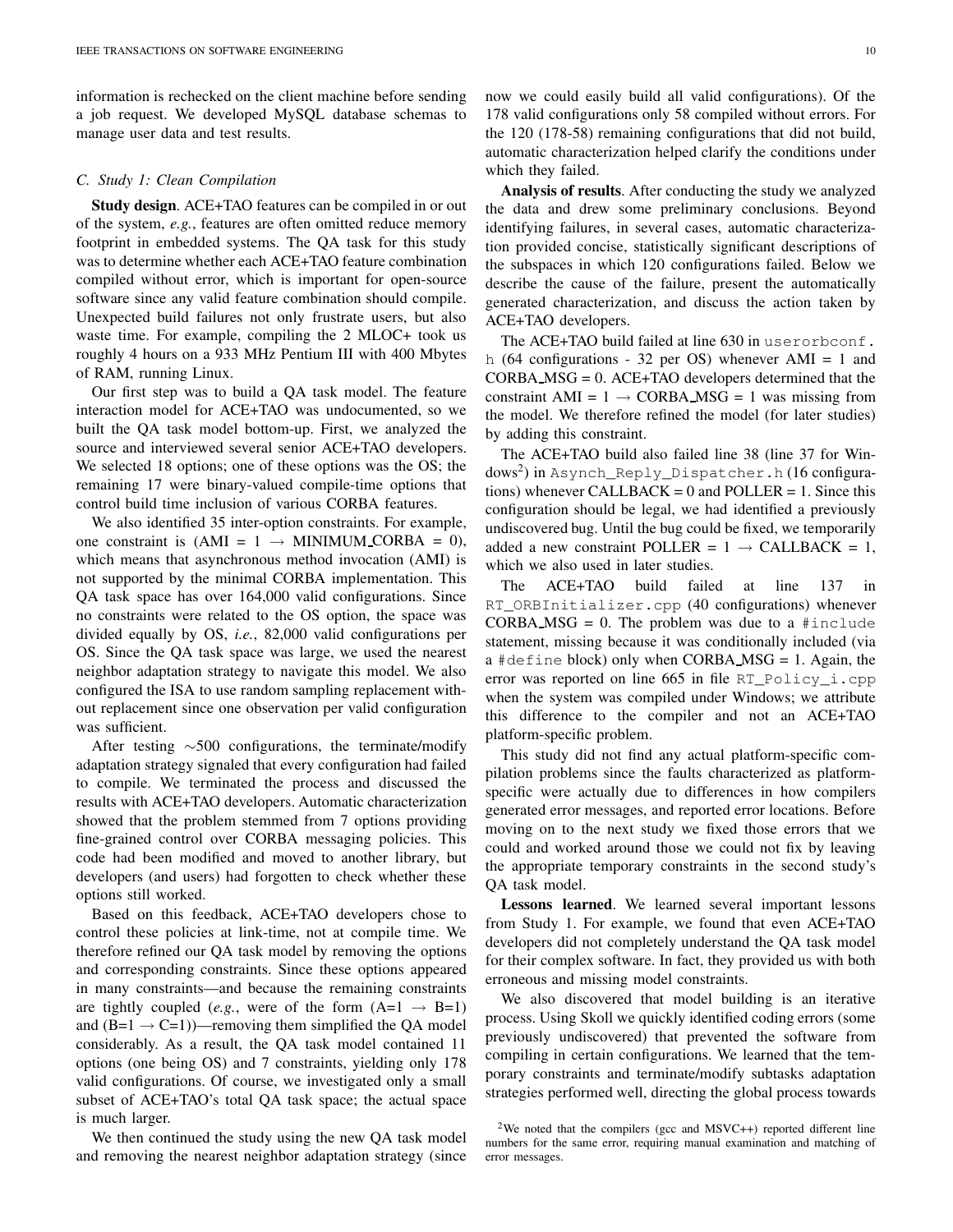useful activities, rather than wasting effort on configurations that would surely fail without providing any new information.

ACE+TAO developers told us that automatic characterization was useful to them because it greatly narrowed down the issues they had to examine in tracking down the root cause of the failure. We also learned that as fixes to problems were proposed, we could easily test them by spawning a new Skoll process based on the previously inserted temporary constraints, *i.e.*, the new Skoll process tested the patched software only for those configuration that had failed previously.

#### *D. Study 2: Testing with Default Runtime Options*

**Study design**. The QA task for the second study was to determine whether each configuration would run the ACE+TAO regression tests without error with the system's default runtime options. This activity is important for systems that distribute tests to run at installation time because it is intended to give users confidence that they installed the system correctly. To perform this task, users compile ACE+TAO, compile the tests, and execute the tests.

On our Linux machines it took around 4 hours to compile ACE+TAO, about 3.5 hours to compile all tests, and 30 minutes to execute them, for a total of around 8 hours. On our Windows machines, it took 19 minutes to compile ACE+TAO, about 22 minutes to compile all tests, and 37 minutes to execute them, for a total of around 1.5 hours. These speed differences occurred because the Windows experiments ran on faster machines with more memory.

We first created the QA task model. In this study we used 96 ACE+TAO tests, each containing its own test oracle and reporting success or failure on exit. These tests are often intended to run in limited situations, so we extended the QA task space, adding test-specific options. We also added some options capturing low-level system information, indicating the use of static or dynamic libraries, whether multithreading support is enabled, etc. This last step was necessary since clients were running on Windows and Linux machines, each with its own low-level policies.

The new test-specific options contain one option per test. They indicate whether that test is runnable in the configuration represented by the compile time options. For convenience, we named these options  $run(T_i)$ . We also defined constraints over these options. For example, some tests should run only on configurations with more than the Minimum CORBA features. So for all such tests,  $T_i$ , we added a constraint  $run(T_i) = 1$  $\rightarrow$  MINIMUM CORBA = 0, which prevented us from running tests that are bound to fail. By default, we assumed that all test were runnable unless otherwise constrained.

After making these changes, the space had 15 compile time options with 13 constraints and 96 test-specific options with an additional 120 constraints. We again configured the ISA for random sampling without replacement. We did not use the nearest neighbor adaptation strategy since we only tested the 58 configurations that built in Study 1. In Study 2, automatic characterization is done separately for each test and error message combination, but is based only on the settings of the compile time-options.

**Analysis of results**. Overall, we compiled 4,154 individual tests. Of these 196 did not compile, 3,958 did. Of these, 304 failed, while 3,654 passed. This process took ∼52 hours of computer time. We now describe some interesting failures we uncovered, the automatically-generated failure characterizations, and the action taken by ACE+TAO developers.

Three tests failed in all configurations regardless of the OS. Even though the underlying problem that led to the failures was not configuration-specific, the overall Skoll automation process helped uncover it. The failures were caused by memory corruption due to command-line processing. Whenever the test script used a particular command-line option, namely ORBSkipServiceConfigOpen, the tests failed. The usage of the above mentioned option is not mandatory for the scripts, but Skoll used it during the model-building and stepwise refinement of command line options, identifying this previously undiscovered problem.

Three tests failed only when the option  $OS = Windows$ was enabled. These tests failed because the ACE server failed to start on Windows platforms; this failure is caused by incorrect coding (Linux vs. Windows) of server-invocation scripts in the tests. Improving test diversity (*i.e.*, increasing the number of platforms on which tests run) helped pinpoint this problem.

Two tests failed in 17 configurations when the options  $(OS=Windows and AMI_POLLER = 0)$  were enabled. These tests failed because clients did not get correct (or any) response from the server. Although these tests should actually have failed on Linux, it tolerates some amount of invalid memory scribbling without killing the process, thereby allowing the test to pass, even though it should have failed. The failure is revealed only on Windows because it is more rigorous in its memory management. We were able to detect this previously unrevealed problem by increasing the number of platforms and thus enlarging the test diversity.

Two tests failed in 3 configurations when the options (OS  $=$  Linux and AMI  $=$  1 and AMI POLLER and DIOP  $=$  0 and INTERCEPTORS = 1) were enabled. The same 2 tests failed in 6 configurations when the options  $OS = Linux$ and  $AMI = 1$  and  $AMI$ -POLLER = 0 and  $DIOP = 1$ ) were enabled. The same 2 tests failed 29 configurations when the option  $(OS = Windows)$  was enabled. According to the ACE+TAO developers, this problem occurs sporadically due to a quirk in the way the TP Reactor (the default event demultiplexer in TAO) handles active handles in an FD SET.<sup>3</sup> The TP reactor was therefore not picking up the sockets. This error still occurs but not all the time, which suggests that testing each configuration exactly once may be inadequate to detect rarely occurring, nondeterministic faults.

In several cases, multiple tests failed for the same reason on the same configurations. For example, test compilation failed at line 596 of ami\_testC.h for 7 tests, each when options  $(CORBA_MSG = 1$  and POLLER = 0 and CALLBACK = 0) were enabled. This bug was previously undiscovered and stemmed from the fact that certain files in TAO implementing CORBA Messaging incorrectly assumed that at least one of the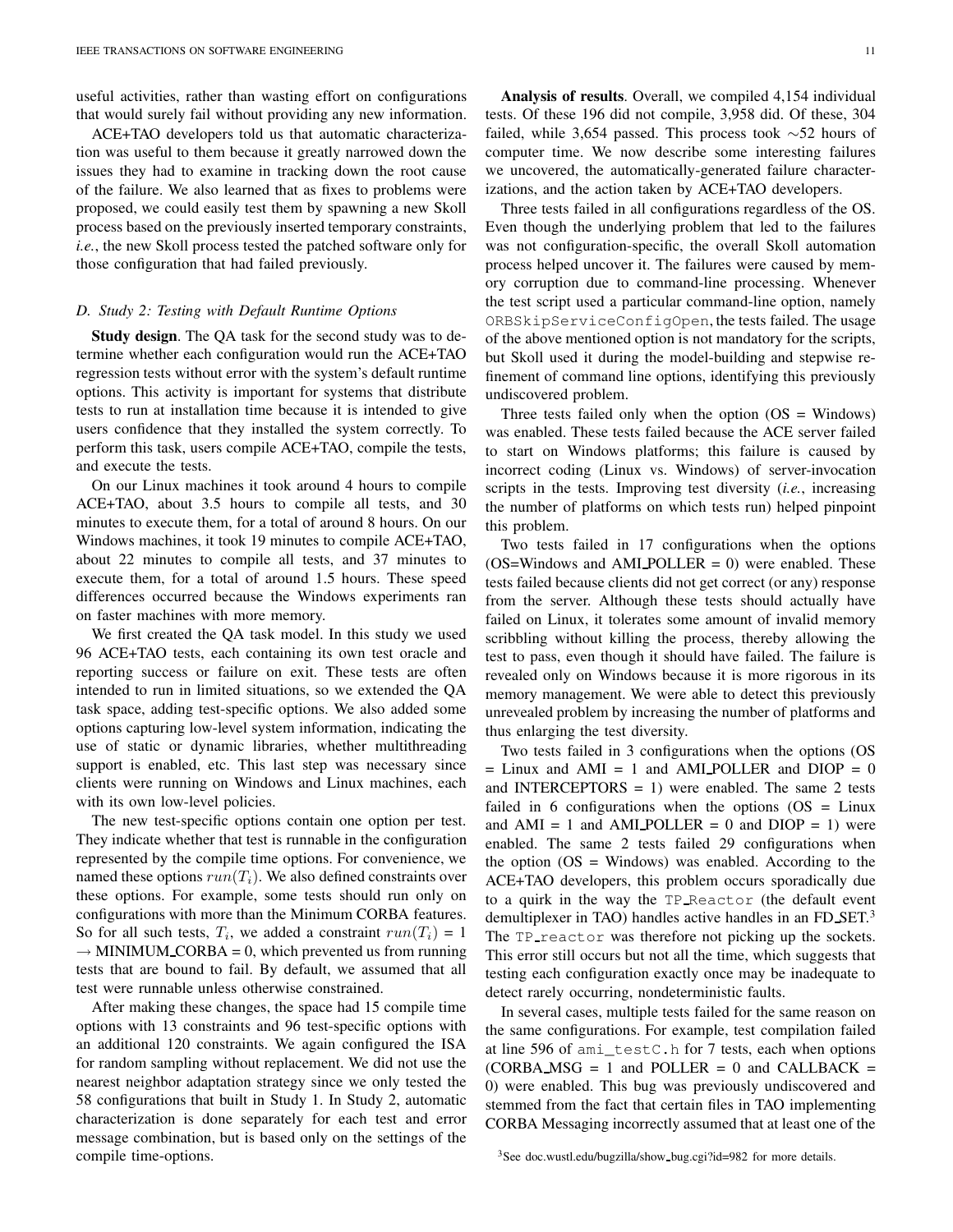POLLER or CALLBACK options would always be set to 1. ACE+TAO developers also noticed that the failure manifested itself no matter what the setting of the AMI was, which also had not been discovered previously because these tests should not have been runnable when  $AMI = 0$ . Consequently, there was a missing testing constraint, which we then included in the test constraint set.

The test MT\_Timeout/run\_test.pl failed in 28 of 58 configurations with an error message indicating response timeout. No statistically significant model could be found, which suggests that (1) the error report might be covering multiple underlying failures, (2) the failure(s) manifests themselves intermittently, or (3) some other factor not related to configuration options is causing the problem. This particular problem appears intermittently and is related to inconsistent timer behavior on certain OS/hardware platform combinations.

**Lessons learned**. We learned several lessons from Study 2. For example, we found it was relatively easy to extend and refine the initial QA task model to create more complex QA processes. We were again able to conduct a sophisticated QA process across remote user sites on a continuous basis. For example, we exhaustively explored the QA task space in less than a day and quickly flagged numerous real problems with ACE+TAO. Some of these problems had not been found with ACE+TAO's *ad hoc* QA processes. In fact, the model-building and automation process led to the discovery of the improper handling of command-line options.

We also learned several things about automatic problem characterization. In particular, Skoll's generated models can be unreliable. We use notions of statistical significance to help indicate weak models, but more investigation is necessary. The tree models we use may also not be reliable when failures are non-deterministic and the ISA has been configured to generate only a single observation per valid configuration. In the presence of potentially non-deterministic failures, therefore, it may desirable to configure the ISA for random selection with replacement.

## *E. Study 3: Testing with Configurable Options*

**Study design**. The QA task for the third study was to determine whether each configuration would run the ACE+TAO regression tests without errors for all settings of the system's runtime options, which is important for building confidence in the system's correctness. This task involves compiling ACE+TAO, compiling the tests, setting the appropriate runtime options, and executing the tests. Doing this for one configuration took from 4 to 8 hours on our machines.

First, we develop the QA task model. To examine ACE+TAO's behavior under differing runtime conditions, we modified the QA task model to reflect 6 multi-valued (nonbinary) runtime configuration options. These options set up to 648 different combinations of CORBA runtime policies, *e.g.*, when to flush cached connections, what concurrency strategies the ORB should support, etc. Since these runtime options are independent, we added no new constraints.

After making these changes, the compile-time option space had 15 options and 13 constraints. There were 96 test-specific options with an additional 120 constraints and 6 runtime options with no new constraints.

**Analysis of results**. The QA task space for this study had 37,584 valid configurations. At roughly 30 minutes per test suite, the entire process involved around 18,800 hours of computer time. Given the large number of configurations, we used the nearest neighbor adaptation strategy. The total number of test executions was 3,608,064. Of these, 689,603 test failed, with 458 unique error messages. We analyze these executions and failures below.

One observation is that several tests failed in this study even though they had not failed in Study 2 (when running tests with default runtime options). Some even failed on every single configuration (including the default configuration tested earlier), despite not failing in Study 2! In the former case, the problems were often in feature-specific code, whereas in the latter case the problems were often caused by bugs in option setting and processing code. ACE+TAO developers were intrigued by these findings because they rely heavily on testing of the default configuration by users at installation time, not just to verify proper installation, but to provide feedback on system correctness.

Eight tests failed when option (ORBCollocation = NO) was enabled in 12,441 configurations. These failures stemmed from a bug in TAO where object references were created properly but not activated properly. The ACE+TAO developers have fixed this very serious problem.

One test RTCORBA Policy Combinations run test failed when option ( $OS = Windows$ ) was enabled in 18,585 configurations. This bug was due to a race condition in the SHMIOP code in TAO and has also now been fixed.

A group of three tests had particularly interesting failure patterns. These tests failed between 2,500 and 4,400 times. In each case automatic characterization showed that the failures occurred when option ORBCollocation = NO was enabled. No other option influenced failure manifestation. In fact, it turned out that this setting was in effect over 99% of the time when tests Big\_Twoways/run\_test. pl, Param\_Test/run\_test.pl, or MT\_BiDir/run\_ test.pl failed.

TAO's ORBCollocation option controls the conditions under which the ORB should treat objects as being collocated in a single process and thus should communicate directly via method calls instead of sending messages through the OS protocol stack. The NO option setting means that objects should not be colocated. The fact that these tests worked when objects communicated directly, but failed when sending messaging through the protocol stack clearly suggested a problem related to message passing. In fact, the source of the problem was a bug in TAO's (de)marshaling of object references.

Three tests failed in 6 configurations when options  $(OS = Linux$  and AMI\_POLLER = 0 and INTERCEPTORS = 0 and NAMED RT MUTEXES = 1) were enabled. The same 3 tests failed in 10 configurations when options (OS=Linux and AMI\_POLLER =  $0$  and INTERCEPTORS = 1) were enabled. This failure was a side-effect of the order in which the test cases ran and had nothing to do with the specific test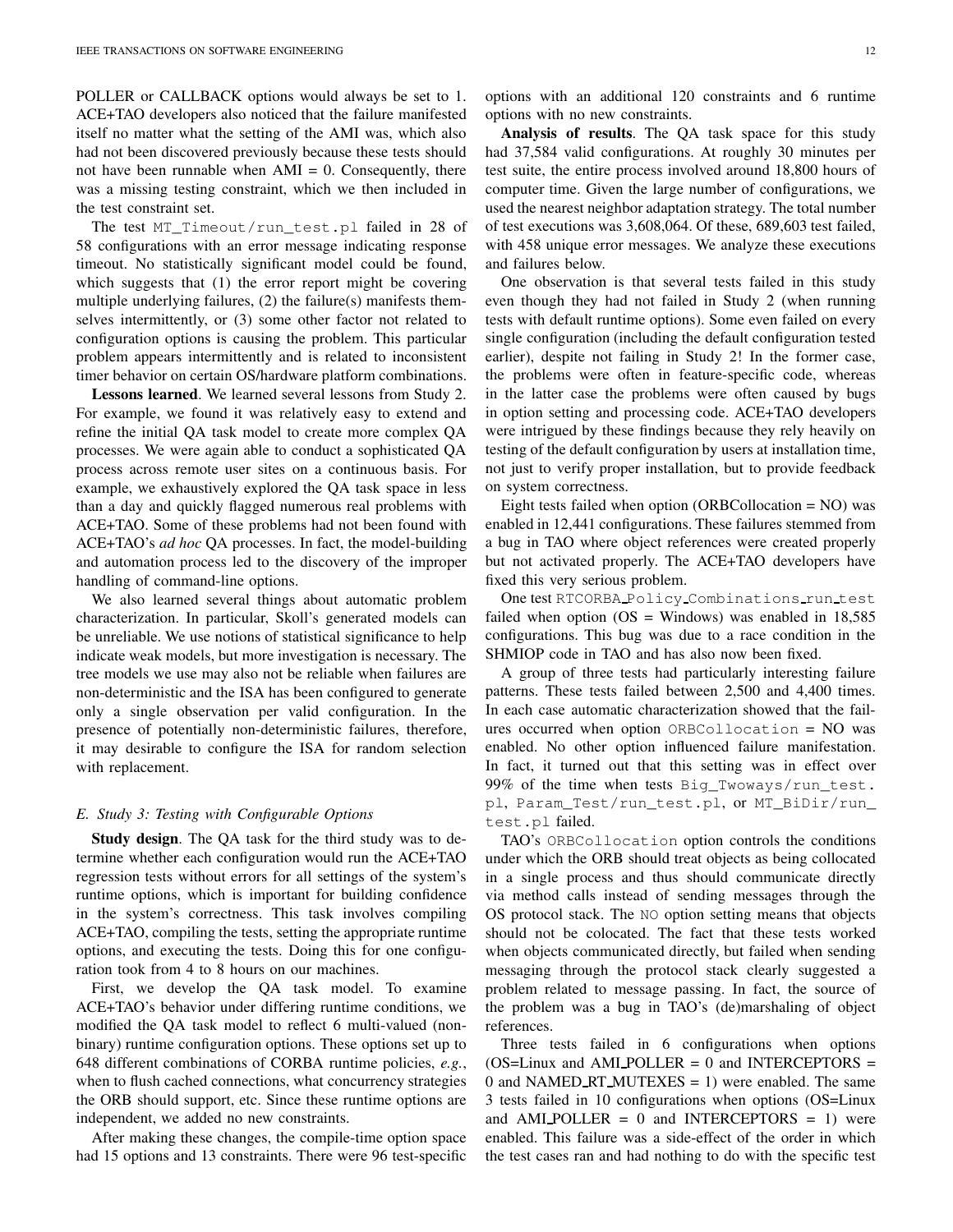cases themselves or the options (except OS=Linux), *i.e.*, this problem was specific only to the Linux platform.

These test failures occurred when Linux ran out of the shared memory segments available to the OS. We discovered that TAO leaked these segments on Unix-based platforms. If enough tests were run on a particular Linux machine, the machine ran out of the shared memory segments, causing all subsequent tests to fail. If these particular tests had been run earlier, they would not have failed. In effect, we inadvertently conducted a load test on some machines.

**Lessons learned**. We learned several things from Study 3. First, we confirmed that our general approach could scale to larger QA task spaces. We also reconfirmed one of our key conjectures: that data from the distributed QA process can be analyzed and automatically characterized to provide useful information to developers. We also saw how the Skoll process provided better coverage of the QA task space than the process used by ACE+TAO (and, by inference, many other projects).

We also note that our nearest neighbor adaptation strategy explores configurations until it finds no more failing configurations. Much work will therefore be done where a large subspace is failing, (*e.g.*, as described above in roughly 5,000 out of a total  $20,000$  configurations, ORBCollocation = NO and the test failed). In this case we could have stopped the search much earlier and still correctly characterized the failing subspace. In future work, we will explore criteria for stopping the search process.

#### *F. Discussion of the Studies Results*

The three studies presented in this section confirmed or reinforced multiple lessons learned about the characteristics of Skoll, distributed continuous QA, and the specific subject applications. First, our conjectures about Skoll were supported, *i.e.*, the overall approach worked well. In particular, Skoll was superior to the *ad hoc* QA processes used by ACE+TAO developers.

ACE+TAO developers were also happy with the results and will use Skoll more aggressively in the future. They report that the Skoll-based process is significantly more effectively than their current QA process. It detected problems quickly, several of which they were not aware of. They also benefited from Skoll's automatic fault characterization, which helped them narrow down the set of possible failure causes quickly, avoiding multiple rounds of fruitlessly guessing the causes of specific failures.

Our use of the QA task model helped us to extend the studies quickly to a completely different platform (*i.e.*, Windows vs. Linux vs. Solaris) with little work and code modification. The fundamental change required for this extension was the addition of a new variable OS. We also added some options to capture low-level system information, indicating the use of static or dynamic libraries, whether multithreading support is enabled, etc. This step was necessary since clients were running on Windows and Linux machines and each OS has its own low-level policies.

Constraints associated with the option variables outlined above helped control platform-specific test cases; these test cases were already available for ACE+TAO. Since many of these tests are often intended to run in limited situations, we extended the QA task space by adding test-specific options. Much of the Skoll code is portable (*e.g.*, the control scripts are implemented in Perl), we could reuse it across platforms. We are confident that future extensions can also be added easily.

We learned that full automation of all Skoll processes will require adaptation of several low-level tools. For example, automatic characterization of errors requires that all platformspecific tools (*e.g.*, compliers) report the errors in a similar format. Study 2 showed us that some tools (such as compilers) report the same error differently across platforms. In the future, we will need to wrap the error messages generated by these tools so that they look similar to our automatic characterization algorithms. We envision that some manual work will be needed to write these wrappers each time a new error is encountered; subsequent encounters should be handled automatically.

We discovered that there is significant effort associated with putting each application under Skoll control. These costs were not necessarily caused by Skoll, however, *e.g.*, understanding the ACE+TAO QA task space required significant interaction with ACE+TAO developers, who did not completely understand their own system. We also needed to discover and eliminate several errors in ACE+TAO's command-line option processing before the Skoll scripts could be used. We expect to find and fix more of these errors as new distributed continuous QA processes are developed.

We learned (from Study 3) that the *order* in which sub-tasks are executed may also have an impact on their results. This result uncovered a deeper issue that we need to handle carefully in the future: the context in which a test case executes has an impact on its outcome. We will need to improve the Skoll task execution policies to handle context more effectively and robustly. Each task should execute in a pre-determined clean context; each task should also restore the system environment so that subsequent tasks remain unaffected.

### V. RELATED WORK

Our research is closely related to other efforts in the area of remote analysis and measurement of software systems. The particular application to which we apply our research is related to software engineering techniques used to create, manage and validate configurable systems.

#### *A. Remote Analysis and Measurement of Software Systems*

Several prior attempts have been made to feedback fielded behavioral information to designers. As described below, these approaches gather various types of runtime and environmental information from programs deployed *in the field*, *i.e.*, on user platforms with user configurations.

Distributed regression test suites. Many popular projects distribute regression test suites that end-users run to evaluate installation success. Well-known examples include GNU GCC [13], CPAN [14], and Mozilla [7]. Users can—but frequently do not—return the test results to project staff. Even when results are returned, however, the testing process is often undocumented and unsystematic. Developers therefore have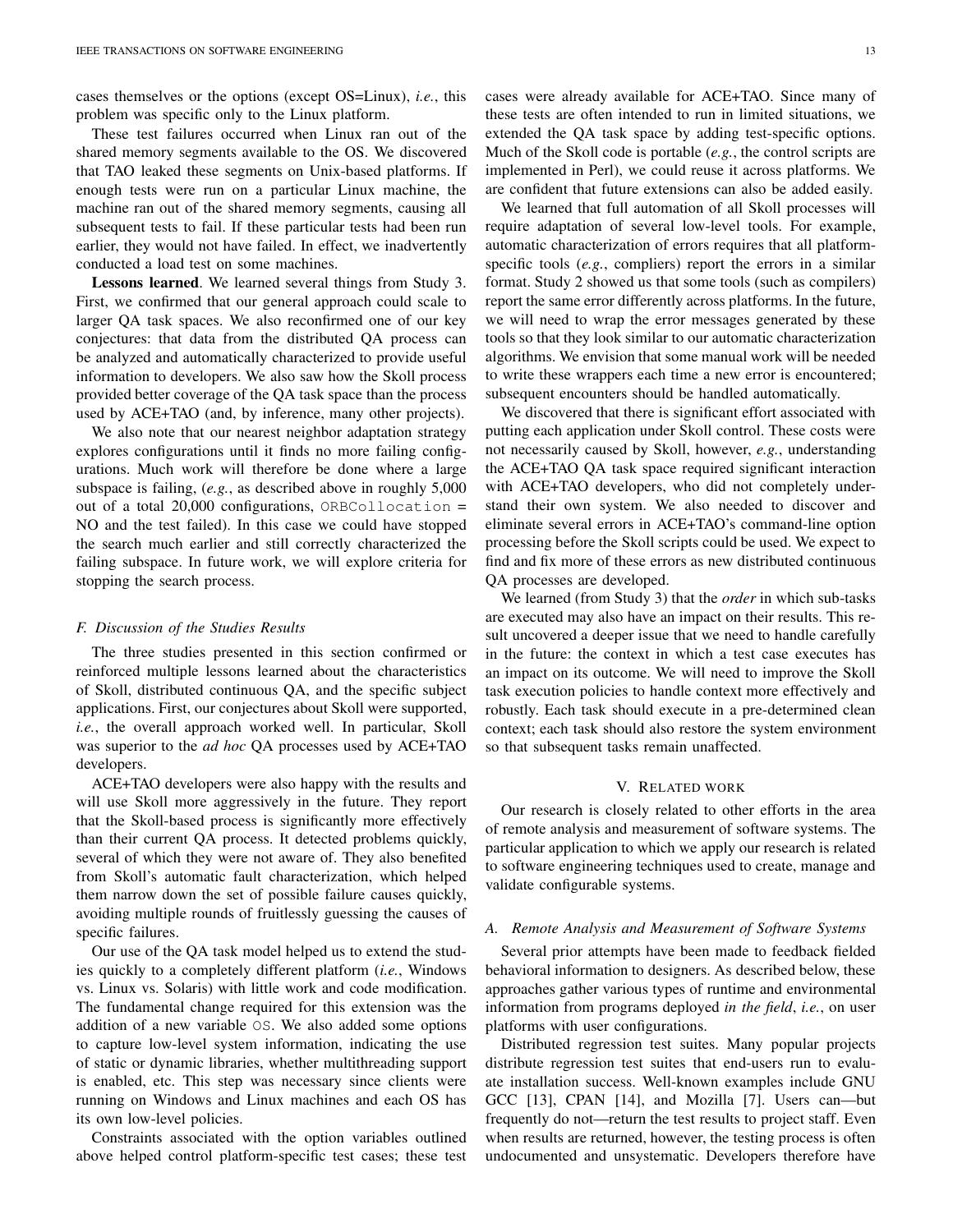no record of what was tested, how it was tested, or what the results were, resulting in the loss of crucial information.

Auto-build scoreboards. Auto-build scoreboards monitor multiple sites that build/test a software system on various hardware, operating system, and compiler platforms. The Mozilla Tinderbox [15] and ACE+TAO Virtual Scoreboard [16] are examples of auto-build scoreboards that track end-user build results across various volunteered platforms. Bugs are reported via the Bugzilla issue tracking system [17], which provides inter-bug dependency recording and integration with automated software configuration management systems, such as CVS or Subversion. While these systems help to document multiple build processes, deciding what to put under system control and how to do it is left to users. Unless developers can control at least some aspects of the build and process, however, important gaps and inefficiencies will still occur.

Remote data collection systems. Online crash reporting systems, such as the Netscape Quality Feedback Agent [18] and Microsoft XP Error Reporting [19], gather system state at a central location when fielded systems crash, simplifying user participation by automating some parts of problem reporting. Orso et al. [20] developed the GAMMA system to collect partial runtime information from multiple fielded instances of a software system. GAMMA allows users to conduct a variety of different analyses, but is limited to tasks for which capturing low-level profiling information is appropriate. One limitation of these approaches is their limited scope, *i.e.*, they capture only a small fraction of interesting behavioral information. Moreover, they are *reactive* (*i.e.*, the reports are only generated *after* systems crash), rather than *proactive* (*i.e.*, attempting to detect, identify, and remedy problems *before* users encounter them).

Remote data analysis techniques. The emergence of remote data collection systems has spurred research into better remote analysis techniques. Podgursky et al. [21]–[25] present techniques for clustering program executions. Their goal is to support automated fault detection and failure classification. Bowring et al. [26] classify program executions using a technique based on Markov models. Brun and Ernst [27] use two machine learning approaches to identify types of invariants that are likely to be good fault indicators. Liblit et al. [28], [29] remotely capture data on both crashing and non-crashing executions, using statistical learning algorithms to identify data that predicts each outcome. Elbaum and Diep [30] investigate ways to efficiently collect field data and use them for improving the representativeness of test suites. Michail and Xie's [31] Stabilizer system correlates users' partial event histories with failures they report. The models are then linked back into running systems allowing them to predict reoccurences of the failure. Users are also offered a chance to terminate the current operation when imminent failure is predicted.

Earlier remote data analysis techniques share several limitations. Most of them consider only a few specific features of program executions, such as program branches, method entry counts or variable values. They do not support broader types of quality assurance techniques. Moreover, many such techniques require heavyweight data collection, which creates considerable overhead in terms of code bloat, data transmission and analysis costs and, in most cases, execution time.

Distributed continuous quality assurance (QA) environments. Distributed continuous QA environments are designed to support the design, implementation, and execution of remote data analysis techniques such as the ones described in the previous paragraph. For example, Dart [32] and CruiseControl [33] are continuous integration servers that initiate build and test processes whenever repository check-ins occur. Users install clients that automatically check out software from a remote repository, builds it, executes the tests, and submits the results to the Dart server. A major limitation of Dart and CruiseControl, however, is that the underlying QA process is hard-wired, *i.e.*, other QA processes or other implementations of the build and test process are not easily supported and the process cannot be steered. As a result, these QA processes cannot exploit incoming results nor avoid already discovered problems, which leads to wasted resources and lost improvement opportunities.

Although these efforts described above can provide some insight into fielded behavior, they have significant limitations. For example, they are largely *ad hoc* and often have **no scientific basis** for assuring that information is gathered systematically and comprehensively. Moreover, many existing approaches are **reactive** and **have limited scope** (*e.g.*, they can be used only when software crashes or only focus only on a single, narrow task), whereas effective measurement and analysis support needs to be much broader and more proactive (*e.g.*, seeking to collect and analyze important information continuously, before problems occur).

Existing approaches also often **inadequately document** the activities that have been performed, which makes it hard to determine the full extent of (or gaps in) the measurement and analysis process. These approaches also **limit developer control** over the measurement and analysis process (*e.g.*, although developers may be able to decide what aspects of their software to examine, some usage contexts are evaluated multiple times, whereas others are not evaluated at all). Finally, most existing approaches **do not intelligently adapt** by learning from measurement results obtained earlier by other users. These limitations collectively yield inefficient and opaque in-the-field measurement and analysis processes that are insufficient to support today's software designers.

Our work with Skoll is intended to improve this situation. For example, we have used Skoll to support distributed continuous performance assessment [34]. In that effort we developed a new adaptation strategy based on using *Design of Experiments* (DOE) theory to identify a small set of observations (an experimental design selecting configurations to test) that allows Skoll to determine which combinations of options and settings significantly affect performance. This information allowed us to then quickly estimate whether future changes to the system degraded performance.

# *B. Software Engineering for Configurable Systems*

This paper focuses on how we applied our distributed, continuous QA Skoll approach to test the functionality of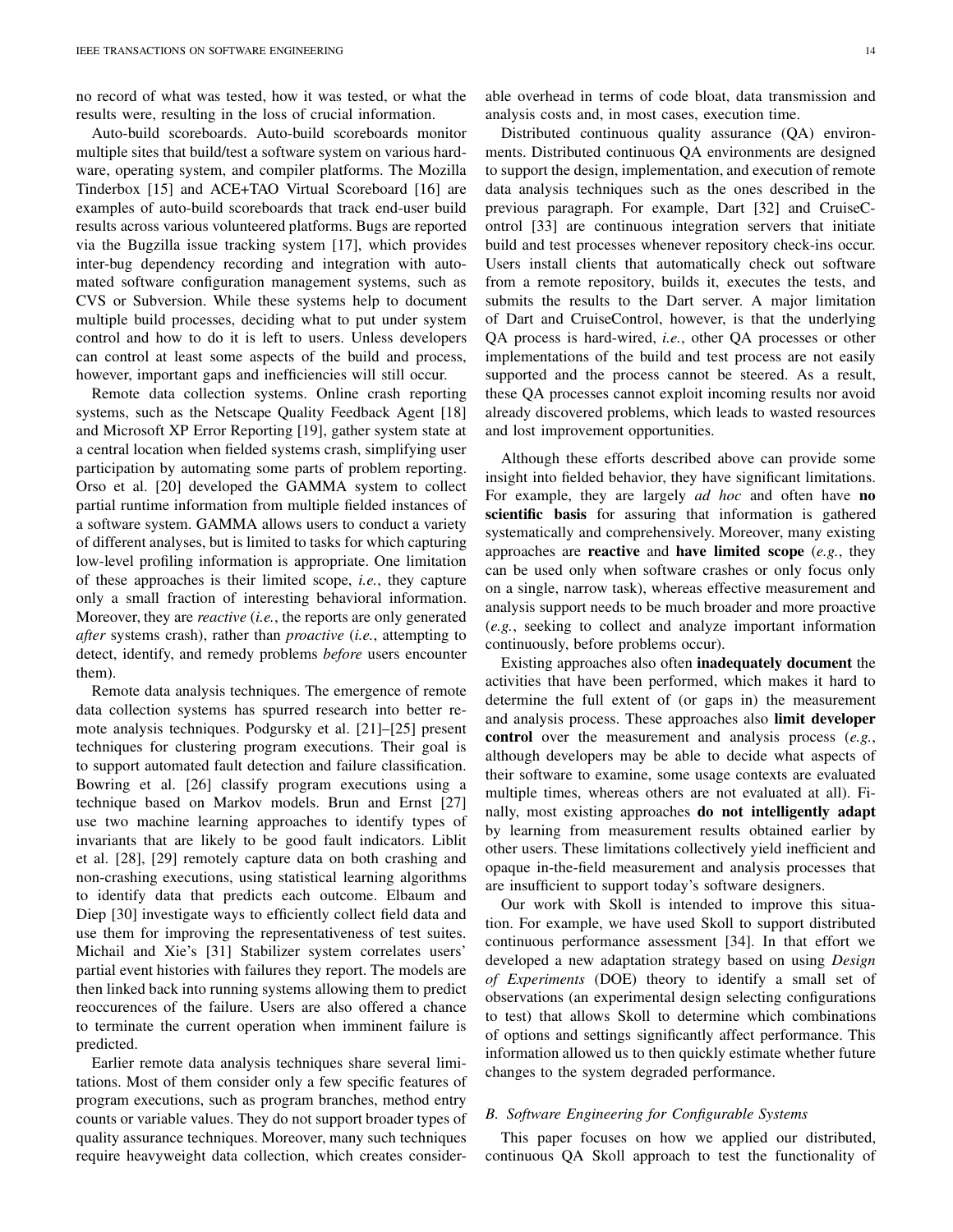highly configurable software systems. Our work is therefore related to the following research activities that have created, managed, and validated configurable software systems. Note, however, that Skoll is not limited to only configurable software systems.

Software development approaches that emphasize portability, customizability, large-scale reuse or incremental development (*e.g.*, product line architectures, feature- and middlewareoriented development, or agile development) often rely on identifying and leveraging the commonalities and variabilities of their target application domain [35]. Several researchers have therefore created techniques to model the configuration spaces and interdependencies of such systems. Most processes for developing product-line architectures, for example, incorporate visual models [36]–[38] of the system's variation points. More recent work has focused specifically on system variability and supporting various types of reasoning and analysis over the models [39], [40]. With appropriate translators, most of these models could easily be translated into Skoll's format.

Some work has also been done to develop techniques for testing highly configurable systems. One example is the use of covering arrays to reduce the number of input combinations needed to test a program [41]–[46]. Mandl [46] first used orthogonal arrays, a special type of covering array in which all t-sets occur *exactly* once, to test enumerated types in ADA compiler software. This idea was extended by Brownlie *et al.* [41] who developed the orthogonal array testing system (OATS). They provided empirical results to suggest that the use of orthogonal arrays is effective in fault detection and provides good code coverage. Dalal *et al.* [44] argue that the testing of all pairwise interactions in a software system finds a large percentage of the existing faults. In further work, Burr *et al.* [42], Dunietz *et al.* [45], and Kuhn *et al.* [47] provide more empirical results to show that this type of test coverage is effective.

The studies described above focus on finding unknown faults in already tested systems and equate covering arrays with code coverage metrics [43], [45]. Yilmaz et al. [48], [49] apply covering arrays to test configurable systems. They show that covering arrays were effective not only in detecting failures, but also in characterizing the specific failure inducing options.

## VI. CONCLUDING REMARKS AND FUTURE WORK

This paper described the results of our initial efforts designing, executing, and evaluating distributed continuous quality assurance (QA) processes. We first presented Skoll, which is an environment for implementing feedback-driven distributed continuous QA processes that leverage distributed computing resources to improve software quality. We then implemented several such processes using Skoll and evaluated their effectiveness in two feasibility studies that applied Skoll to Mozilla and ACE+TAO, which are several large-scale open-source software systems containing millions of lines of code.

Using Skoll, we iteratively modeled complex QA task spaces, developed novel large-scale distributed continuous QA processes, and executed them on multiple clients. As a result, we found bugs, some of which had not been identified previously. Moreover, the ACE+TAO developers reported that Skoll's automatic failure characterization greatly simplified identifying the root causes of certain failures.

Our work on the Skoll environment is part of an ongoing research project. In addition to providing insight into Skoll's current benefits and limitations, therefore, the results of our feasibility studies are guiding our future work, as summarized below.

Our initial feasibility studies were limited to a small number of machines at the University of Maryland. We are extending and generalizing this work in two dimensions. First, we recently built a large-scale, heterogeneous computing cluster with hundreds of CPUs to support our research, as described in Section I. We have rerun the experiments described in this article on this cluster (the results were the same) and will expand our use of it in the future.

Second, we are replicating our feasibility studies on a dozen test sites and hundreds of machines provided by ACE+TAO developers and user groups in two continents (www.dre. vanderbilt.edu/scoreboard lists sites that are contributing machines). As the scope of our work increases we will investigate security and privacy issues more thoroughly. For now, ACE+TAO participants are accustomed to downloading, compiling and testing ACE+TAO, so no special security and privacy precautions were necessary. We are developing security and privacy policies based on existing volunteer computing systems, such as Microsoft's Watson system and the Berkeley Open Infrastructure for Network Computing (which supports projects such as seti@home).

We are applying Skoll to a broader range of application domains, including running prototyping experiments for enterprise distributed systems and large-scale shipboard computing environments, that have many configuration parameters and options, some of which must be evaluated dynamically as well as statically. We are also enriching Skoll's QA task models to support hierarchical models, not just the flat option spaces supported currently. We are incorporating priorities in the model so that different parts of the configuration space can be explored with different frequencies and are incorporating real-valued option settings into the models.

We are enhancing Skoll's Intelligent Steering Agent (ISA) to allow planning based on cost models and probabilistic information. For example, if historical data suggests that users with certain platforms send requests at certain rates, it can take this information into account when allocating job configurations. We are also exploring the use of higher level ISA planners that simultaneously plan for multiple QA processes (not just one at a time as the ISA does now).

We are also integrating Skoll with model-based test-case generation techniques, *e.g.*, our work with GUITAR [50]. We envision that this model will supplement the QA task space. While traversing the QA task space, Skoll's navigation/ adaptation strategies may use the test-case generation techniques to obtain new test cases *on demand*.

Currently individual QA tasks must be executed on a single computing node. This restriction prevents us from answering certain kinds of questions, such as what is the average response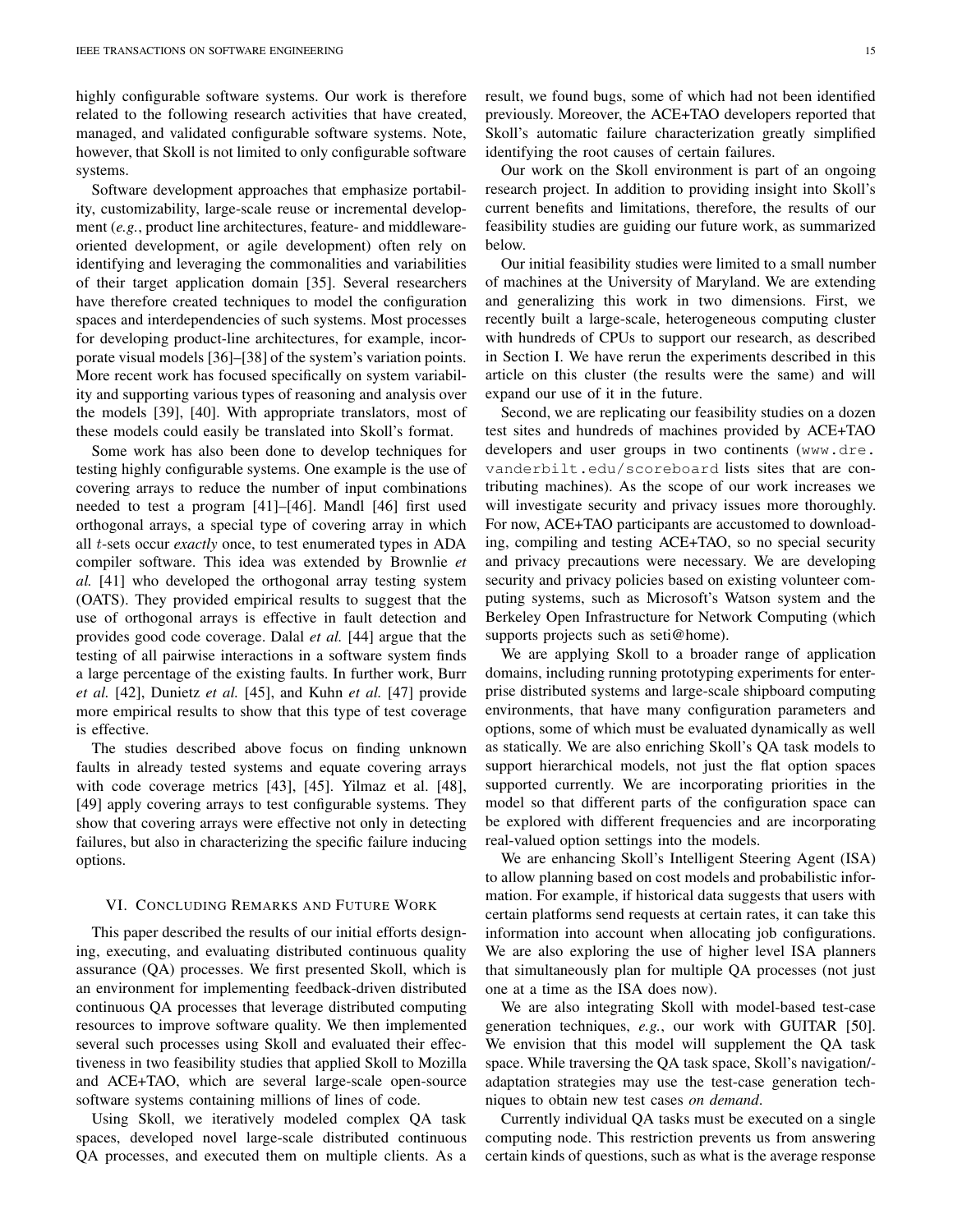time for requests sent from users in one geographical region to servers in another region. We are therefore investigating how peer-to-peer and overlay network technologies can help to broaden the QA tasks Skoll can handle.

## VII. ACKNOWLEDGMENTS

This material is based on work supported by the US National Science Foundation under NSF grants ITR CCR-0312859, CCF-0447864, CCR-0205265, and CCR-0098158, as well as funding from BBN, Cisco, DARPA, Lockheed Martin Advanced Technology Lab and Advanced Technology Center, ONR, Qualcomm, Raytheon, and Siemens. We thank the anonymous reviewers for their comments that helped improve this paper.

#### **REFERENCES**

- [1] R. Sangwan, M. Bass, N. Mullick, D. J. Paulish, and J. Kazmeier, *Global Software Development Handbook*. Auerbach Series on Applied Software Engineering, September 2006.
- [2] M. Haran, A. Karr, A. Orso, A. Porter, and A. Sanil, "Applying classification techniques to remotely-collected program execution data, in *Proceedings of the International Symposium on the Foundations of Software Engineering*, Lisbon, Portugal, Sept. 2005.
- [3] M. Haran, A. F. Karr, M. Last, A. Orso, A. Porter, A. Sanil, and S. Fouche, "Classifying software failures to support remote measurement and analysis of software systems."
- [4] Atif Memon and Adam Porter and Cemal Yilmaz and Adithya Nagarajan and Douglas C. Schmidt and Bala Natarajan, "Skoll: Distributed continuous quality assurance," in *Proceedings of the 26th International Conference on Software Engineering*, May 2004.
- [5] L. Breiman, J. Freidman, R. Olshen, and C. Stone, *Classification and Regression Trees*. Monterey, CA: Wadsworth, 1984.
- [6] R. W. Selby and A. A. Porter, "Learning from examples: Generation and evaluation of decision trees for software resource analysis," *IEEE Trans. Software Engr.*, vol. 14, no. 12, pp. 1743–1757, December 1988.
- [7] The Mozilla Organization, "Mozilla," www.mozilla.org/, 1998. [8] A. Zeller and R. Hildebrandt, "Simplifying and isolating failure-inducing input," *IEEE Trans. Softw. Eng.*, vol. 28, no. 2, pp. 183–200, 2002.
- [9] A. Zeller, "Yesterday, my program worked. today, it does not. why?" in *Proceedings of the 7th European software engineering conference held jointly with the 7th ACM SIGSOFT international symposium on Foundations of software engineering*. Springer-Verlag, 1999, pp. 253– 267.
- [10] X11-GUITest-0.20, search.cpan.org/∼ctrondlp/X11-GUITest-0.20.
- [11] D. Schmidt and S. Huston, *C++ Network Programming: Resolving Complexity with ACE and Patterns*. Addison-Wesley, 2001.
- [12] D. C. Schmidt, D. L. Levine, and S. Mungee, "The Design and Performance of Real-Time Object Request Brokers," *Computer Communications*, vol. 21, no. 4, pp. 294–324, Apr. 1998.
- [13] GNU. Gnu gcc. [Online]. Available: http://gcc.gnu.org
- [14] CPAN. Comprehensive perl archive network (cpan). [Online]. Available: http://www.cpan.org
- [15] Mozilla. Tinderbox. [Online]. Available: http://www.mozzila.org
- [16] "Doc group virtual scoreboard," www.dre.vanderbilt.edu/scoreboard/. [17] The Mozilla Organization. (1998) bugs. [Online]. Available: http:
- //www.mozilla.org/bugs/ [18] Netscape. Netscape quality feedback system. [Online]. Available:
- http://www.netscape.com
- [19] Microsoft. Microsoft xp error reporting. [Online]. Available: http: //support.microsoft.com/?kbid=310414
- [20] A. Orso, D. Liang, M. J. Harrold, and R. Lipton, "Gamma system: Continuous evolution of software after deployment," in *Proceedings of the ACM SIGSOFT International Symposium on Software Testing and Analysis (ISSTA 2002)*, Rome, Italy, july 2002, pp. 65–69.
- [21] W. Dickinson, D. Leon, and A. Podgurski, "Pursuing failure: the distribution of program failures in a profile space," in *Proceedings of the 8th European Software Engineering Conference held jointly with 9th ACM SIGSOFT international symposium on Foundations of Software Engineering*, September 2001, pp. 246–255.
- [22] W. Dickinson, D. Leon, and A. Podgursky, "Finding failures by cluster analysis of execution profiles," in *Proceedings of the 23rd International Conference on Software Engineering (ICSE 2001)*, May 2001, pp. 339– 348.
- [23] P. Francis, D. Leon, M. Minch, and A. Podgurski, "Tree-based methods for classifying software failures," in *Proceedings of the 15th International Symposium on Software Reliability Engineering (ISSRE'04)*, November 2004, pp. 451–462.
- [24] D. Leon, A. Podgurski, and L. J. White, "Multivariate visualization in observation-based testing," in *Proceedings of the 22nd international conference on Software engineering (ICSE 2000)*, May 2000, pp. 116– 125.
- [25] A. Podgurski, D. Leon, P. Francis, W. Masri, M. M. Sun, and B. Wang, "Automated support for classifying software failure reports," in *Proceedings of the 25th International Conference on Software Engineering (ICSE 2003)*, May 2003, pp. 465–474.
- [26] J. F. Bowring, J. M. Rehg, and M. J. Harrold, "Active learning for automatic classification of software behavior," in *Proceedings of the International Symposium on Software Testing and Analysis (ISSTA 2004)*, July 2004, pp. 195–205.
- [27] Y. Brun and M. D. Ernst, "Finding latent code errors via machine learning over program executions," in *Proceedings of the 26th International Conference on Software Engineering (ICSE 2004)*, May 2004, pp. 480– 490.
- [28] B. Liblit, A. Aiken, A. X. Zheng, and M. I. Jordan, "Bug isolation via remote program sampling," in *Proceedings of the Conference on Programming Language Design and Implementation (PLDI 2003)*, June 2003, pp. 141–154.
- [29] B. Liblit, M. Naik, A. X. Zheng, A. Aiken, and M. I. Jordan, "Scalable statistical bug isolation," in *Proceedings of the Conference on Programming Language Design and Implementation (PLDI 2005)*, June 2005.
- [30] S. Elbaum and M. Diep, "Profiling Deployed Software: Assessing Strategies and Testing Opportunities," *IEEE Transactions on Software Engineering*, vol. 31, no. 4, pp. 312–327, 2005.
- [31] A. Michail and T. Xie, "Helping users avoid bugs in gui applications," in *ICSE '05: Proceedings of the 27th international conference on Software engineering*. New York, NY, USA: ACM Press, 2005, pp. 107–116.
- [32] Kitware. public.kitware.com. [Online]. Available: http://public.kitware. com
- [33] CruiseControl, "Continuous Integration Toolkit," http://cruisecontrol.sourceforge.net.
- [34] C. Yilmaz, A. Krishna, A. Memon, A. Porter, D. Schmidt, A. Gokhale, and B. Natarajan, "Main effects screening: A distributed continuous quality assurance process for monitoring performance degradation in evolving software systems," in *ICSE '05: Proceedings of the 27th International Conference on Software Engineering*. IEEE Computer Society, 2005.
- [35] J. van Gurp, J. Bosch, and M. Svahnberg, "On the notion of variability in software product lines," in *Proceedings 2nd Working IEEE / IFIP Conference on Software Architecture (WICSA)*, 2001, pp. 45–54.
- [36] D. M. Weiss and C. T. R. Lai, "Software product-line engineering: A family-based software development process," 1999.
- [37] H. Gomaa, "Modeling software product lines with uml," in *Proceedings of the Second International Workshop on Software Product Lines: Economics, Architectures, and Implications*, May 2001, pp. 27–31.
- [38] M. Griss, J. Favaro, and M. d'Alessandro, "Integrating feature modeling with the rseb," in *Proceedings of International Conference on Software Reuse*, June 1998, pp. 36–45.
- [39] S. Buhne, G. Halmans, and K. Pohl, "Modeling dependencies between variation points in use case diagrams," in *Proceedings of 9th Intl. Workshop on Requirements Engineering - Foundations for Software Quality*, June 2003, pp. 59–70.
- [40] K. Kang, S. Cohen, J. Hess, W. Novak, and S. Peterson, "Featureoriented domain analysis (foda) feasibility study," Software Engineering Institute, Carnegie Mellon University, Tech. Rep. CMU/SEI-90-TR-21, November 1990.
- [41] R. Brownlie, J. Prowse, and M. S. Phadke, "Robust testing of AT&T PMX/StarMAIL using OATS," AT*&*T Technical Journal, vol. 71, no. 3, pp. 41–7, 1992.
- [42] K. Burr and W. Young, "Combinatorial test techniques: Table-based automation, test generation and code coverage," in *Proc. of the Intl. Conf. on Software Testing Analysis & Review*, 1998.
- [43] D. M. Cohen, S. R. Dalal, M. L. Fredman, and G. C. Patton, "The AETG system: an approach to testing based on combinatorial design," *IEEE Transactions on Software Engineering*, vol. 23, no. 7, pp. 437–44, 1997.